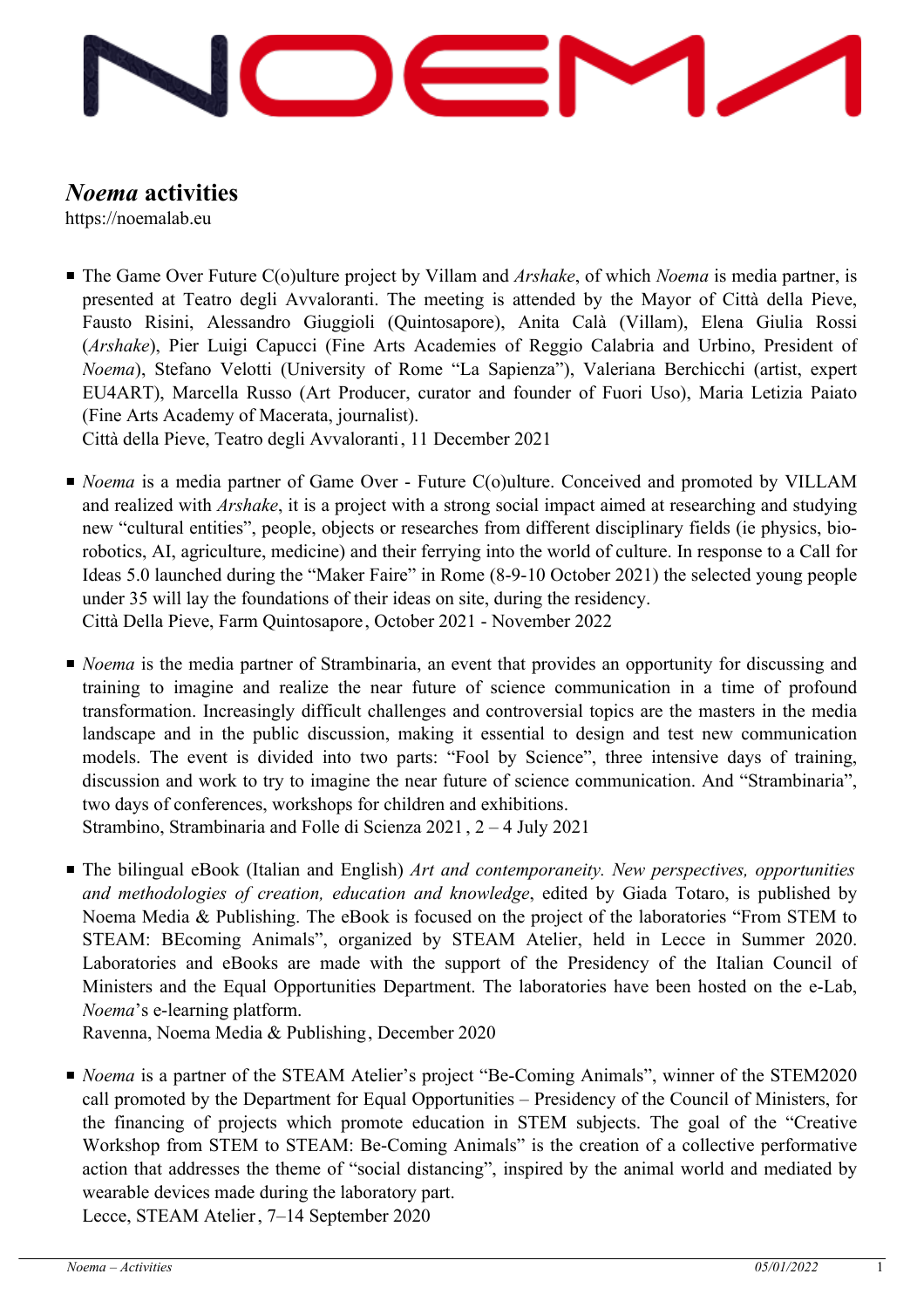■ *Noema* turns 20. *Noema* operates in a transdisciplinary and multilingual way with the relationships among culture, science, technology and their mutual influences. It has been online since March 2000 but its roots date back to March 1994, to *NetMagazine*, later *MagNet*, the first online magazine in Italy (1994-1998), mentioned in studies on interface design. Since 2003 *Noema* has been a magazine, ISSN 2283-3145, that in 2003 was selected by RAI International as best Italian website and since 2017 is a *Leonardo* Affiliate Partner (MIT Press). *Noema* has originated fivewordsforthefuture, a project on innovation, <mediaversi>, a book series co-produced with CLUEB, art\*science, a three-year project on art and climate change, e-Lab, an eLearning platform, Noema Media & Publishing, an eBook publisher, n-blog, an event update platform, mySoft, a platform on applications for education and research. For content, logic and sections, *Noema* anticipated and influenced many websites, not only Italian, on the relationships among culture, science and technology.

*Noema* 20 Years Anniversary, 20 March 2020

- The art\*science opening event, "From the Mediterranean to the Pacific. Dialogues across the seas" in Cervia, July 2018 at the Museum of Salt, curated by Pier Luigi Capucci, Roberta Buiani and Nina Czegledy in collaboration with "Vital Transformations" by Ian Clothier (New Plymouth, New Zealand), is included in the panel "The ocean that keeps us apart also joins us: charting knowledge and practice in the Anthropocene", accepted by ISEA 2020 in Montreal. The panel is curated by Nina Czegledy, Ian Clothier, Pier Luigi Capucci, Roberta Buiani and Elena Giulia Rossi. The International Symposium on Electronic Art (ISEA) is an annual symposium of the International community of art, science and technology that includes a conference, exhibitions, performances and workshops that takes place in a different place every year. The original event in Cervia was sponsored by the Municipality of Cervia, the MUSA (Museum of Salt), *Leonardo*, *Noema*, the Salina di Cervia, the Civiltà Salinara Cultural Group, the ArtSci Salon and the Festival of Complexity. Montreal, ISEA 2020, 18 February 2020
- *Noema* is partner of FOR Festival for the Earth Sustainable Visions in Art and Science, now in its fourth edition, on Climate Change. It is organized by MbR Art and the Ca' Foscari University in Venice, in partnership with the Prince Albert II Foundation in Monaco and the Euro-Mediterranean Center on Climate Change (CMCC). The goal of the event is helping to shape a sustainable future, understanding how humankind can coexist with nature in a changed environment and how it is possible to transform the Climate Change into opportunities. The festival involves economists, managers, environmental activists, corporate entities at the forefront of environmental innovation, and artists. Oceanographic Museum Monaco, Villa Nobel, Sanremo, 6–9 November 2019
- Noema and its art \* science project Art & Climate Change are partners of the conference "Climate Change and Collective Fears", on the issues of Climate Change. The event, curated by Simonetta Simoni, takes place in Bologna in the contest of the 10th edition of the Festival della complessità (Festival of complexity), dedicated to disseminating the paradigm of complexity and systemic thinking, which takes place every year between May and July in dozens of Italian cities. Participants are Pier Luigi Capucci (Fine Arts Academy of L'Aquila, University of Udine, *Noema*), Savino Calabrese (SABOF philosopher analyst), Simonetta Tunesi (Legambiente Bologna, University College London) and Gabriele Zanini (physicist, Head of Models and Technologies Division for the reduction of anthropogenic impacts and natural risks, ENEA Research Center Bologna). The event has the patronage of art\*science - Art & Climate Change, *Noema*, Format.bo and Le Vie cultura Association. Bologna, Costarena , 11 May 2019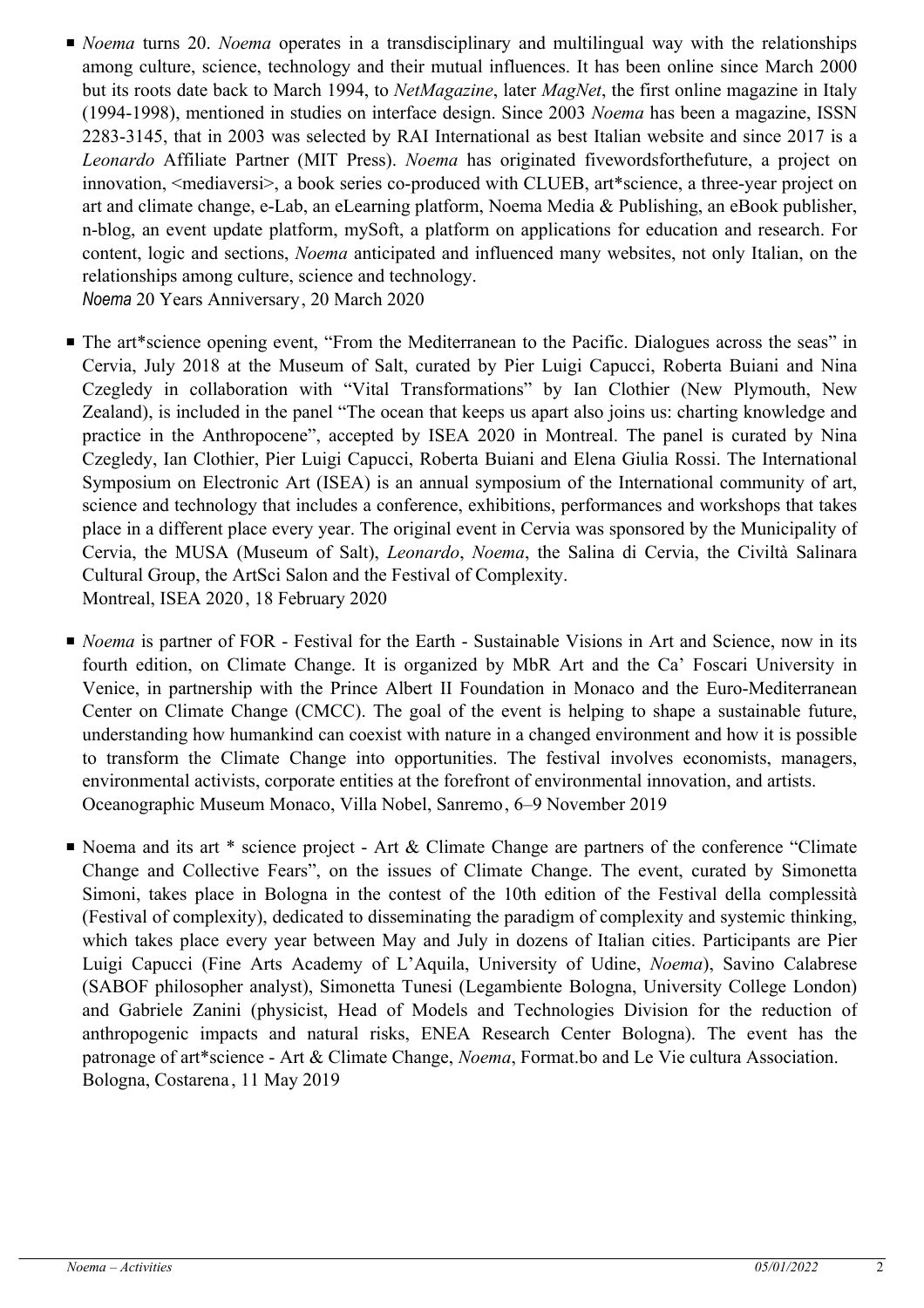■ Noema and his project art\*science - Art & Climate Change are the partners of "One Community / More Responsibility", at the Fine Arts Academy of Urbino, a conference and four workshops on art and science about climate change, for the students of the fine arts academy, curated by Pier Luigi Capucci and Marcello Signorile. The events, in the contest the 15th edition of "Guarda Lontano", a series of conferences and workshops of the School of New Technology of Art at the Fine Arts Academy of Urbino, are organized in collaboration with art\*science - Art & Climate Change (a project originated from *Noema*), with the patronage of art\*science, *Noema*, The Festival of Complexity and *Arshake*. In addition to the curators participants were Elena Giulia Rossi (Director arshake.it, Fine Arts Academy of Rome), Nicola Toffolini (visual artist, director and designer), Simona Galateo (architect and curator), LeleMarcojanni (film maker), Beatrice Pucci (author of animated films), with the coordination of Cristina Seresini (Fine Arts Academy of Urbino).

Urbino, Fine Arts Academy, 7–10 May 2019

- *Noema* is partner of "art\*science Art & Climate Change. Alla ricerca dei dati / Looking for Data", organized by Elena Giulia Rossi and Pier Luigi Capucci, second event of the three-year project on climate change "art\*science – Art & Climate Change", conceived by Pier Luigi Capucci with Roberta Buiani and *Noema* and started with a conference in Cervia at the MUSA (Salt Museum) in Summer 2018. This time the event is focused on data in order to think about what is involved in the production, selection and translation of data, on the language that materializes the climate and on the different ways of human action that affect the climate. The transdisciplinary meeting, promoted by HER - Human Ecosystems Relations, art\*science, *Noema*, INSOR (National Institute of Rural Sociology), The Festival of Complexity and *Arshake*, takes place in Rome, at RUFA Space - Rome University of Fine Arts, as part of "HER: She Loves S. Lorenzo", a local festival dedicated to data, curated by Salvatore Iaconesi, Oriana Persico and Arianna Forte. At the meeting, moderated by Elena Giulia Rossi (Director *Arshake*), participate Pier Luigi Capucci (teacher, founder and President of *Noema*), Valerio Eletti (President Complexity Education Project), Alessandro Barghini (ecologist, Vice President INSOR) and Carlo Buontempo (ECMWF, Copernicus Climate Change Service, Reading, UK). Oriana Persico (expert in communication and digital inclusion) and Salvatore Iaconesi (Robot Engineer, hacker) present in preview Antitesi, an artistic project that relates nature, technology, blockchain and climate change. Giorgio Cipolletta (artist, researcher in aesthetics of new media), represents the words arising from the discussion through paintings hanging on the walls and with a poetic intervention. Rome, RUFA Space - Rome University of Fine Arts, 11 December 2018
- *Noema* is a media partner, with *Radio Monte Carlo, ANSA, LifeGate, National Geographic, Il Giornale delle Fondazioni*, *Espoarte* and *Artribune*, of "FOR - Festival for the Earth", an International meeting aimed at offering the public a wide range of reflections and alternative ways to reformulate environmental issues, with conferences, workshops, meetings with artists and events held at different locations in Venice and Padua.

Venice, Ca' Foscari University, Natural History Museum; Padua, , 03 – 04 December 2018

■ *Noema* is a media partner of "Strambinaria – Folle di scienza", an event dedicated to the communication of science, a unique event to reflect on science and unveil the background of communication. Scientific communicators from all over Italy meet for a confrontation and a training, with an event open to the general public with conferences, workshops and shows. Strambino, Council Hall of the Municipality of Strambino, 05-07 October 2018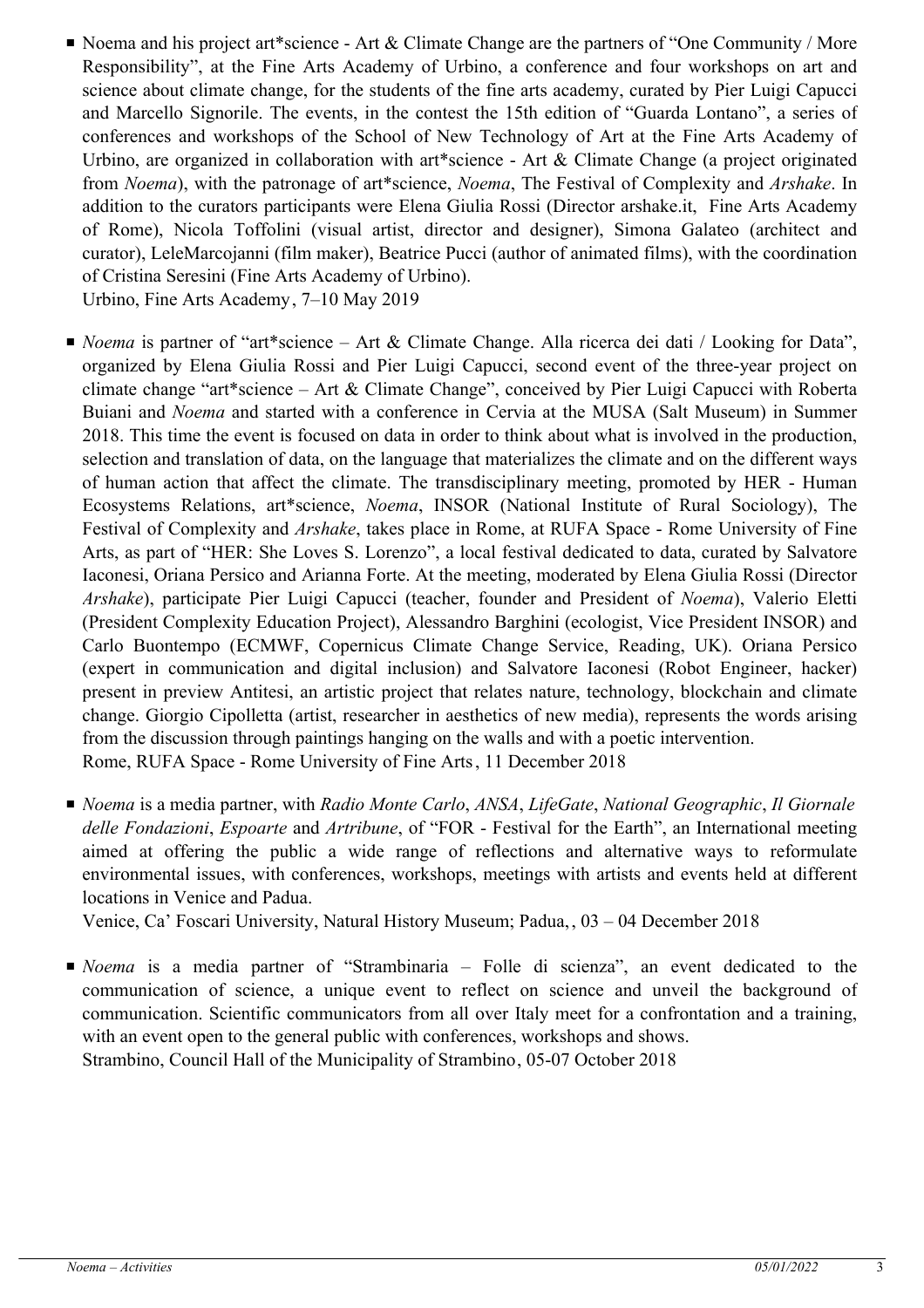■ *Noema* is a partner of "Balance – Unbalance" (BunB) 2018, curated by Ricardo Dal Farra, an annual International Conference designed around art and design as catalysts to explore intersections between nature, science, technology and society. Every year, the focus is on one or more major current challenges surrounding the ecological crisis and discipline-transcending cooperation. The 2018 theme revolves around New Value Systems, and specifically about sustainability and social impact as important value indicators.

Rotterdam, HNI – Het Nieuwe Instituut, V2\_ Lab for Unstable , 20-21 September 2018

- The eBook *Arte e complessità* (Art and complexity), edited by Pier Luigi Capucci and Simonetta Simoni, is published for the types of *Noema*. The book collects and expands the speeches at the conference "Arte e complessità: connessioni e reti tra musica, teatro ed estetiche tecnologiche" (Art and complexity: connections and networks between music, theater and technological aesthetics), held in occasion of the 2017 Festival of Complexity at the Baraccano's "Biagi" Hall in Bologna, hosted inside the event art\*science 2017/Leonardo 50 – Il Nuovo e la Storia (The New and History). The eBook contains the contributions of the editors and of Valerio Eletti, Piero Dominici, Giovanni Chessa, Liliana Stracuzzi, Luca Iandoli, Giuseppe Zollo and Stella Saladino. Ravenna, Noema Media & Publishing, September 2018
- The Italian edition in eBook of the book by Anaïs Bernard and Bernard Andrieu, Manifesto Emersivo. *Nascita delle Arti Immersive* (Manifesto Emersivo. Birth of the Immersive Arts), is published for the types of *Noema*. The Italian edition is edited by Pier Luigi Capucci and Franco Torriani, who also write the introductory essay "The immersed body".

Ravenna, Noema Media & Publishing, August 2018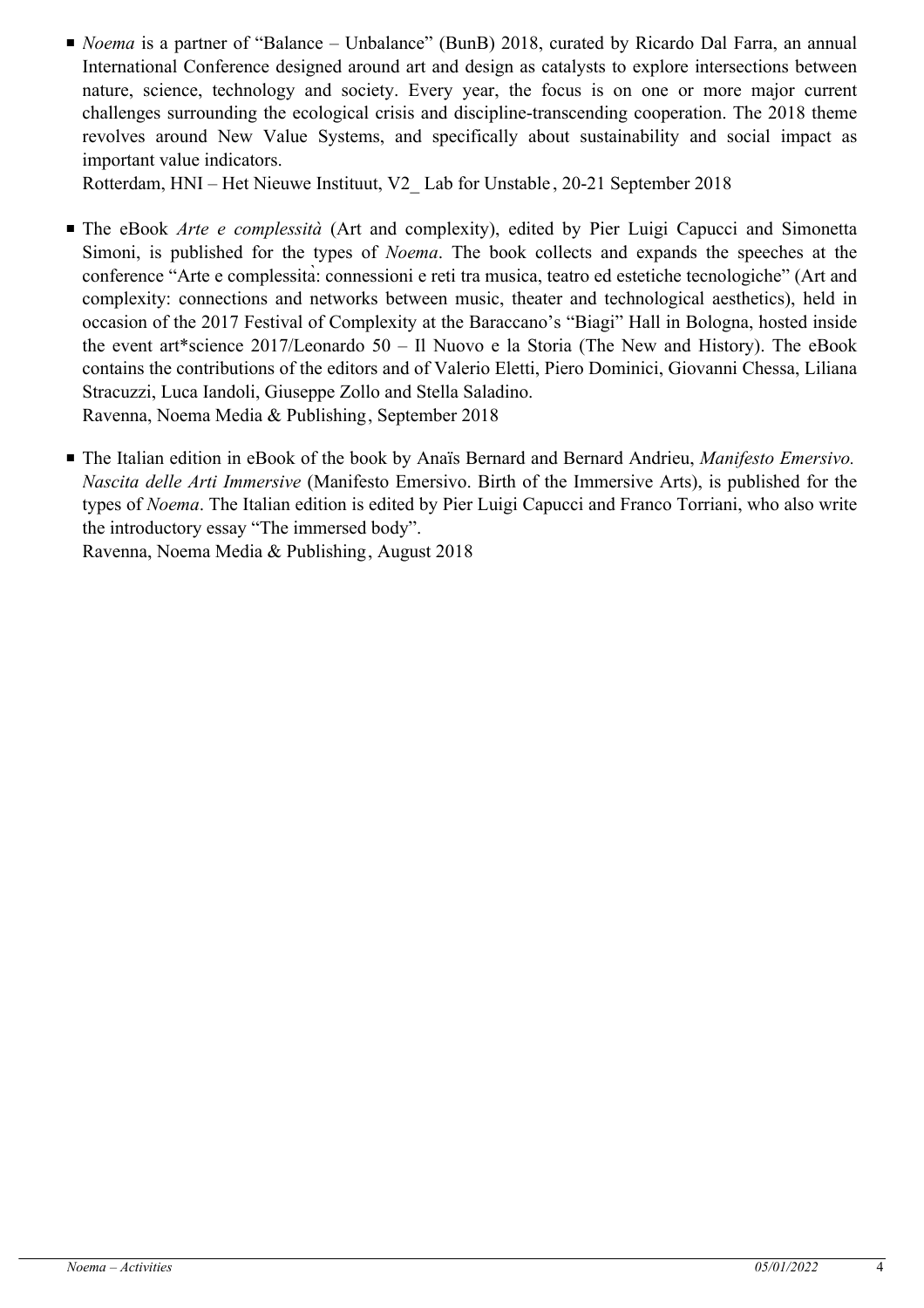- *Noema* is a partner of the opening event of the second edition of art\*science, consisting in a three-year program (2018-2020) on climate change and the role that art can play in interpreting and make aware of the ongoing transformations, organized and curated by Pier Luigi Capucci, Roberta Buiani and Nina Czegledy. The aim is to create a constructive dialogue on popular but often contradictory topics, such as "green", "sustainability", reuse and recycling, alternative and renewable energies, the environment as a habitat, the concept of "Nature", and so on. art\*science - Art & Climate Change, with the title "From the Mediterranean to the Pacific. Dialogues across the seas", is dedicated to the major transformations that climate change causes in the sea globally and locally, and collaborates with "Vital Transformations", a series of exhibitions and conferences on art and climate change that takes place at the same time as New Plymouth, in New Zealand, creating a link between two maritime locations that are geographically opposed on Earth. The event includes the International conference at the MUSA (Salt Museum), the visit at the Salina di Cervia, a salt production site and naturalistic park dating back to the Villanovan civilization, then to the Etruscans and Romans, and the participation in the International symposium "Vital Transformations", in New Plymouth, New Zealand. At the conference at the MUSA, introduced by Annalisa Canali (Director of the MUSA - Museum of Salt), intervene Oscar Turroni (Cultural Group Civiltà Salinara), Nina Czegledy (UNESCO, Leonardo, University of Toronto), Pier Luigi Capucci (Fine Arts Academy of Urbino, University of Udine, *Noema*), Roberta Buiani (The Fields Institute, Toronto, ArtSci Salon), Ian Clothier (Intercreate, in teleconference from New Plymouth, New Zealand), Mario Savini (University of Teramo) and Elena Giulia Rossi (Arshake. com). At the International "Vital Transformations" symposium, in New Plymouth, New Zealand, curated by Ian Clothier, intervene Te Huirangi Waikerepuru, Roger Malina, Jane Richardson, Daniel Woolley, the artists in the exhibitions and, in videoconference from Cervia, Nina Czegledy, Pier Luigi Capucci and Roberta Buiani. Inside the Salt Museum is installed the work of Elaine Whittaker and Roberta Buiani, *Creating and destroying: reflections on salt*, Mixed Media, 2018, an interactive installation on the topic of salt, and the graphic work of Giorgio Cipolletta, *Ant(H)ropocene*, a reflection on the role of humanity in the process of Climate Change. art\*science - Art & Climate Change, "From the Mediterranean to the Pacific. Dialogues through the seas" has the patronage of the Municipality of Cervia, of the MUSA (Salt Museum), of Leonardo, of *Noema*, of the Salina di Cervia, of the Cultural Group Civiltà Salinara, of ArtSci Salon and of the Festival of Complexity. Cervia, MUSA – Museum of Salt, Salina di Cervia , 27-28 July 2018
- The activity of *Noema* and the projects it started are presented by its President, Pier Luigi Capucci, with the lecture "SciArt at *Noema*", in the workshop at the Summer School "Resonances", at the Joint Research Center (JRC) of the European Commission in Ispra, the largest of the six in Europe. These centers host laboratories and scientists, and constitute the research and knowledge service of the European Commission, providing independent advice to the policies of the Union. Scientists and artists have participated in conferences and workshops on this edition's topic, "Big Data", inside the SciArt program on the relationship between science and art. The goal is to share ideas to create artworks that in 2019 will be hosted in the exhibition "Resonances", now in its third edition. Ispra, European Joint Research Center, Auditorium, 25-29 June 2018
- *Noema* is a main partner of the conference "La Complessità come problema, sistema e risorsa" (Complexity as a problem, system and resource), as part of the Festival della Complessità (Festival of Complexity) and Pordenone Design Week, with the patronage of the Municipality of Pordenone, the University Consortium, the University of Udine, *Noema*, the Technological Pole and ISIA Rome Design. The conference, curated by Giuseppe Marinelli De Marco (ISIA Rome, University of Udine), was attended by Alberto De Toni (Rector of the University of Udine), Mario Casini (Festival of Complexity), Lia Correzzola (Pres. Cultural Association Pordenone Design, Pres. Giovani Industriali), Pier Luigi Capucci (Academy of Fine Arts of Urbino, University of Udine, *Noema*), Roberto Siagri (CEO Eurotech).

Pordenone, Consorzio Universitario, 23 May 2018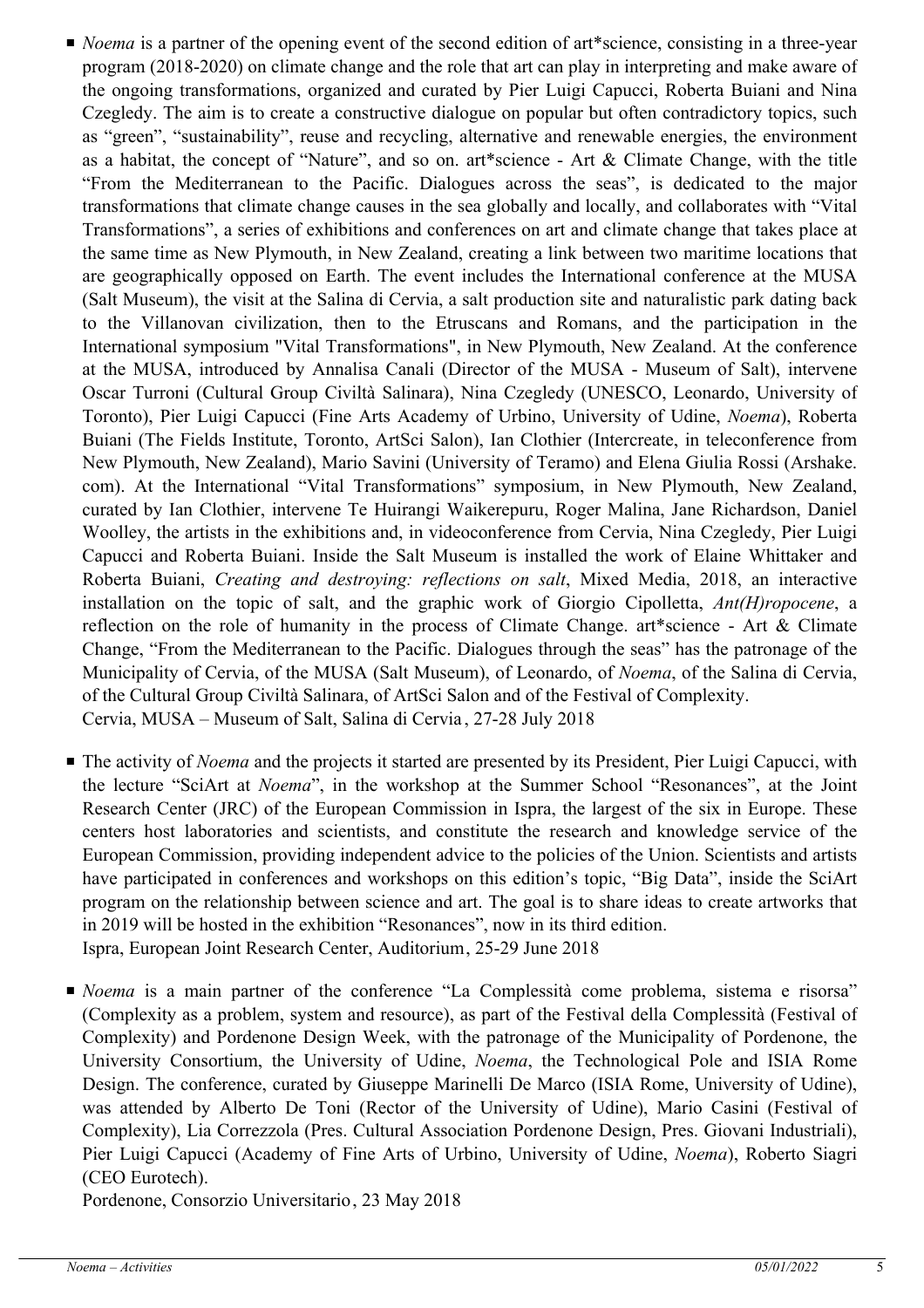The "fivewordsforthefuture" project, born from *Noema*, is invited to the "art +  $b =$  love (?)" Festival, on the relationship between art and science, now in its second edition, which takes place in Ancona at the Mole Vanvitelliana. The students of the Contamination Lab of the Marche Polytechnic University in Ancona, coordinated by Giuseppe De Maso Gentile, interview the artists and the speakers of the festival on five words that they consider important for the future. The videos of fivewordsforthefuture are broadcast throughout the event.

Ancona, art +  $b =$  love (?) Festival, 04-08 April 2018

■ *Noema* and the satellite project "fivewordsforthefuture" are partners of Pordenone Design Week, an event now in its seventh edition, a week of design workshops organized by ISIA Roma Design and the University Consortium of Pordenone. The event takes place at the University Consortium of Pordenone, and all around the city of Pordenone.

Pordenone, Pordenone Design Week, 19 – 23 March 2018

- The proceedings of the International conference "art\*science 2017/Leonardo 50 The New and History", held in Bologna, 3–5 July 2017, are published by Noema publishing house, edited by Pier Luigi Capucci and Giorgio Cipolletta [Pier Luigi Capucci, Giorgio Cipolletta (eds.), *The New and History. art\*science 2017 Conference Proceedings*, Ravenna, Noema, 2018, pp. 226]. Ravenna, Noema , 03 March 2018
- A study of *Noema* logo based on generative graphics and Lorenz attractor, created by Lorenzo Blasi, is exhibited at MAR (Museum of Art of the City of Ravenna), at the XX Generative International Art Conference, on the forms, technologies and applications of generative processes to the creative dimension. The event, curated by Celestino Soddu and Enrica Colabella, organized by the Generative Design Lab of the Milan Polytechnic and the Rome-based Argenia Cultural Association, is held at the MAR (Museum of Art of the City of Ravenna) and the Classense Library. Over 70 scholars, researchers and artists from all over the world take part in the conference, exhibitions and performances.

XX Generative International Art Conference, MAR, Classense , 13 - 15 December 2017

■ *Noema* is a media partner of Strambinaria - Folle di Scienza, an initiative that aims to provide an opportunity for discussion and training to imagine and realize the near future of science communication. Science communication is in a profound transformation in which increasingly difficult challenges and controversial issues are pervading the media landscape and the public discussion, making essential to devise and experiment with new models of communication. The program includes two intensive days of work with theoretical lessons and workshops.

Strambino, Council Hall of the Municipality of Strambino, 20-21 October 2017

■ *Noema* is an affiliate member of Leonardo/ISAST, an institution which fosters collaborative explorations both nationally and internationally by facilitating interdisciplinary projects and documenting and disseminating information about interdisciplinary practice. Leonardo creates opportunities for the powerful exchange of ideas among practitioners in the arts, sciences and technology. Leonardo/ISAST publishes at MIT Press the journal *Leonardo*, a worldwide renowned reference in the study of relationships among arts, sciences and technologies. Oakland, Leonardo/ISAST, 11 August 2017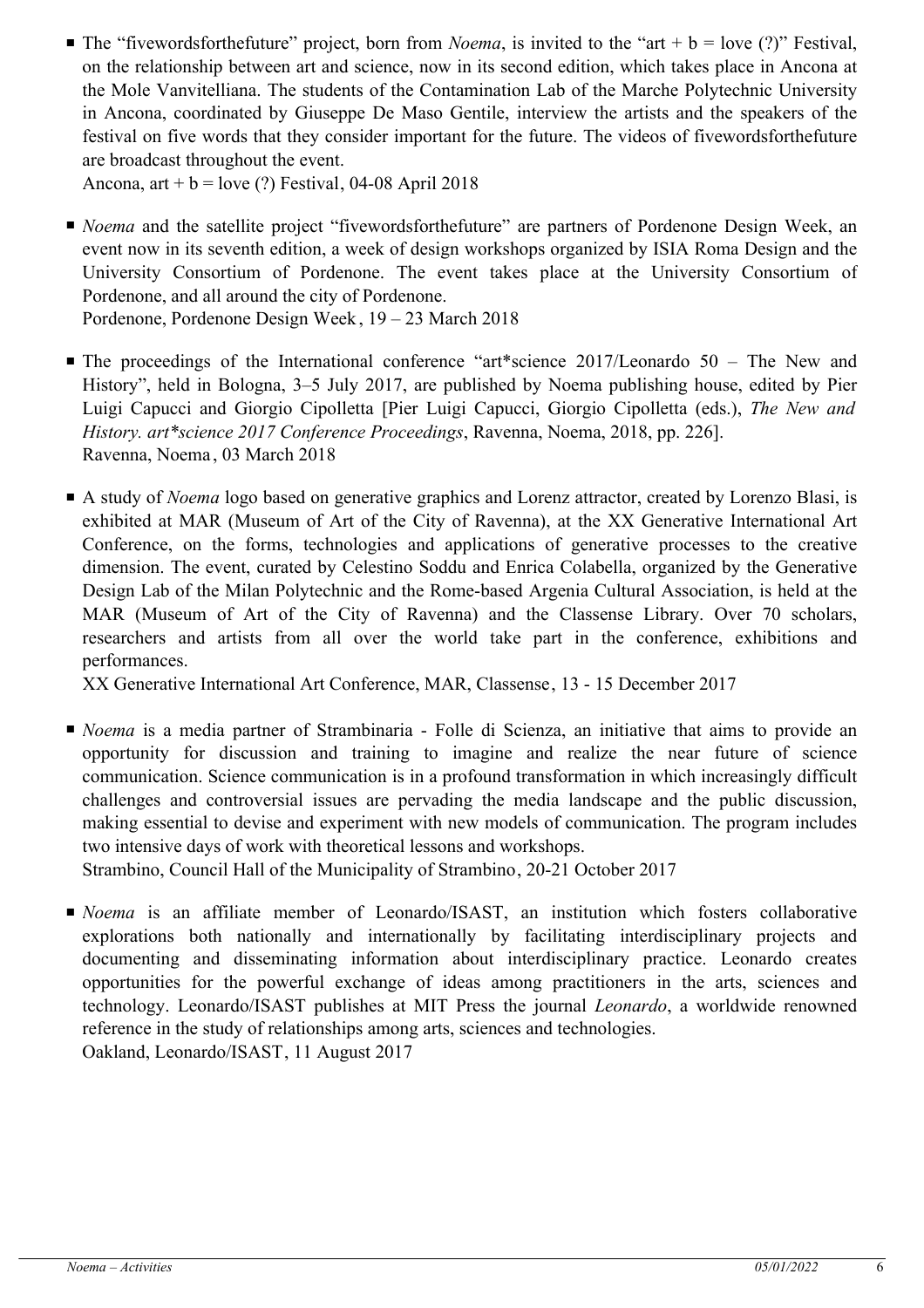■ *Noema* organizes with Format Edizioni the Conference "Arte e complessità" (Art and Complexity), a session of the International art\*science/Leonardo 50 Conference on the relationships between art and science in occasion of the 50th anniversary of *Leonardo* magazine, published by MIT Press. The conference, curated by Simonetta Simoni, includes Pier Luigi Capucci, Giovanni Chessa and Liliana Stracuzzi, Stella Saladino and Piero Dominici. The conference is part of the program of the Festival della Complessità 2017 (Festival of Complexity 2017), 8th edition, which runs between May and July in dozens of Italian cities.

Bologna, "Biagi" Hall, Baraccano , 05 July 2017

■ *Noema* organizes, with the cultural association La Comunicazione Diffusa, the international conference art\*science 2017/Leonardo 50 - The New and History/The New and History, on relations between art and science, from July 3 to 5 2017 in Bologna, at Factory and Sala Biagi in Baraccano. The conference, which has the patronage of the Italian Ministry of Cultural Heritage and Tourism (MIBACT), Leonardo/ISAST, Guglielmo Marconi Foundation Bologna, Majority of Bologna, Festival della Complessità, Rome, will also be celebrating the 50th aniversary of *Leonardo* journal, published by MIT Press, the most influential in the international arena on the relationships among arts, sciences and technologies. art\*science 2017/Leonardo 50, whose Advisory Board is composed by Roger Malina, Nina Czegledy, Monica Bello, Roberta Buiani, Gabriele Falciasecca, Giorgio Cipolletta and Barbara Dondi, is also the opportunity for a meeting of the participants to the International mailing list Yasmin, supported by UNESCO, Leonardo and *Noema*. Yasmin, born in 2005, is the collaborative project of a network of artists, scientists, engineers, theorists, scholars, organizations and institutions which promote communication and collaboration in art, science and technology in the Mediterranean rim regions. A discussion on Yasmin before the start of art\*science 2017/Leonardo 50, moderated by Roger Malina, Nina Czegledy and me, has introduced the topics of the conference. At art\*science 2017/Leonardo 50 participate Roger Malina, Nina Czegledy, Michele Emmer, Pier Luigi Capucci, Silvia Casini, Roberta Buiani, Marcella Giulia Lorenzi, Bill Seaman, Judith van der Elst, Mario Savini, Piero Dominici, Giovanni Azzaroni, Barbara Dondi, Michele Orsi Bandini, Gabriele Falciasecca, Celestino Soddu, Enrica Colabella, Antonella Guidazzoli, Serge Dentin, Simonetta Simoni, Franco Torriani, Jadwiga Charzynska, Francesco Monico, Dimitris Charitos, Sonia Cannas, Elena Cologni, Giorgio Cipolletta, Salvatore Iaconesi, Oriana Persico, Giovanni Chessa, Liliana Stracuzzi, Stella Saladino. In addition to *Noema*, the media partners of the conference are, among others, *Noema*'s projects fivewordsforthefuture, n-blog and  $\leq$ mediaversi $\geq$ .

Bologna, Factory and "Biagi" Hall, Baraccano, art\*science , 3 - 5 July 2017

- *Noema* is a partner of Artificial Intelligence Conference, curated by Leonel Moura at Geek Picnic Festival, held in St. Petersburg (17-18 June), Moscow (24-25 June) and New York (August 12-13). A.I Conference, St. Petersburg, Moscow, New York, 17 June - 13 August 2017
- The Italian edition of the book by Eduardo Kac *Telepresenza e Bioarte. Interconnessioni in rete fra umani, conigli e robot* (Telepresence and Bioart. Interconnections among humans, rabbits and robots) is presented at PAV (Parco Arte Vivente) in Turin, by Pier Luigi Capucci, Franco Torriani and Vincenzo Guarnieri. The volume is edited by CLUEB publishing, in the <mediaversi> book series, coproduced by *Noema*. The meeting is curated by Valentina Bonomonte. PAV - Parco Arte Vivente, Turin, 04 April 2017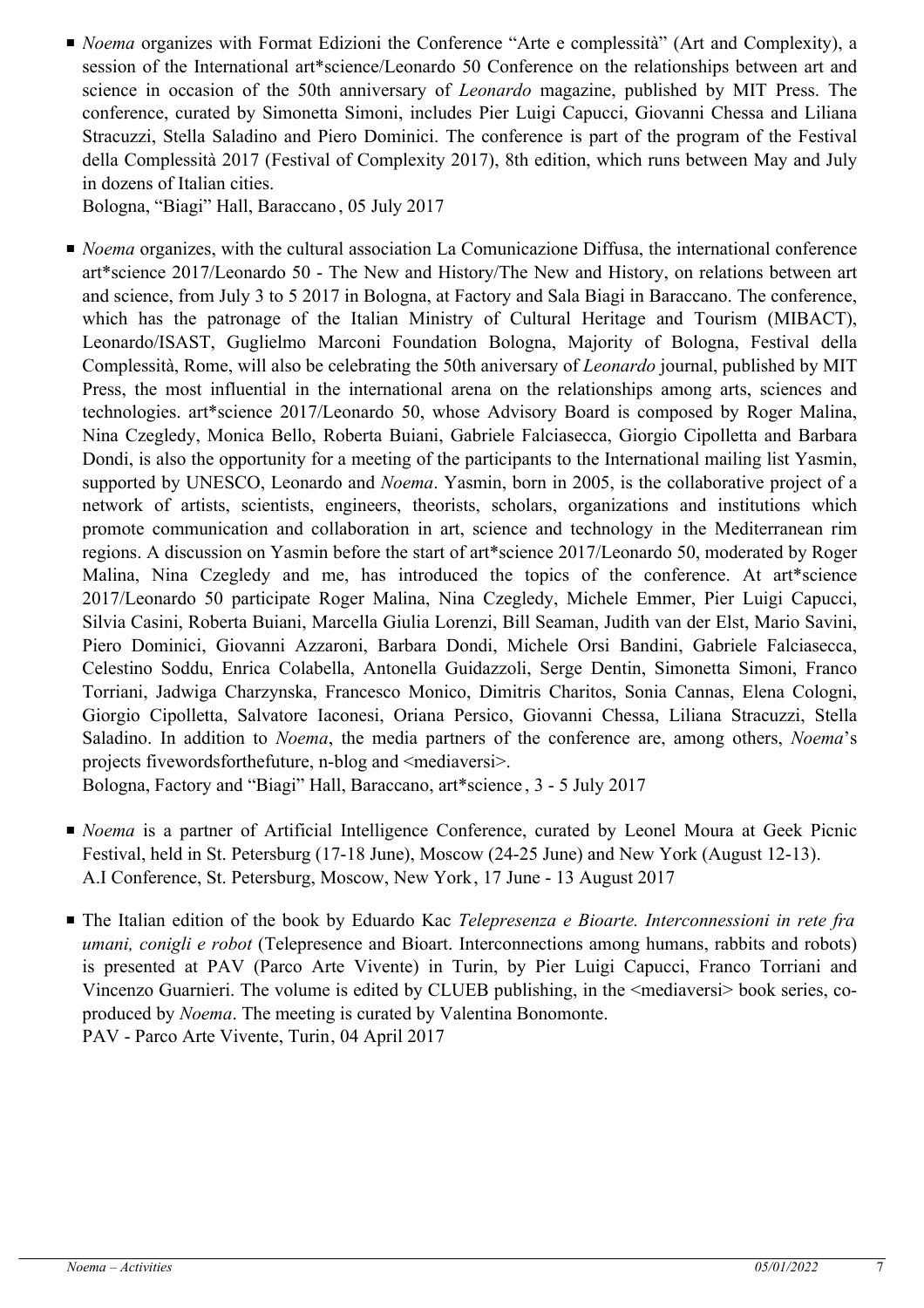- *Noema* and its projects fivewordsforthefuture and n-blog are the media partners of I-MARS 2017 -Interactive Micro Aerial Robots Swarm. I-MARS 2017, three days of conferences and workshops curated by Giorgio Rinolfi and Lorenzo Marcenaro, is born from a pilot project of the University of Genoa on the behavior and use of drone swarms for aerial choreography inspired by bee orientation dance. I-MARS 2017, organized by the University of Genoa, at the Savona University Campus, Dibris and 3D Lab Factory, has launched a transdisciplinary journey involving artists, designers, scientists and technologists in different fields, from roboticsto art, from biology to communication, from bee ethology to data visualization, from Swarm Intelligence to nature simulation. In addition to the curators and their advisor, Gianni Viardo Vercelli (University of Genoa), presentations by Massimiliano Rosso (Fondazione CIMA), Pier Luigi Capucci (Academy of Fine Arts in Urbino), Giorgio Cipolletta (University of Macerata), Antonio Felicioli (University of Pisa), Claudia Porrini (University of Bologna), Bettina Maccagnani (Giorgio Nicoli Agricultural Environment Center), Paolo Atzori (SISSA, Trieste), Antonio Sgorbissa (University of Genoa) and Mauro Migliazzi (WESII Srl). *Noema*, n-blog, and fivewordsforthefuture were the media partners of the event. Genoa, Università di Genoa, Dibris, 20 - 22 February 2017
- At Modo Infoshop Bookshop in Bologna the book Eduardo Kac, *Telepresenza e Bioarte*, Bologna, CLUEB, 2016 is presented. It is the 15th title of <mediaversi> series, co-produced by *Noema*. The book is the Italian updated (by the author) edition, curated by Pier Luigi Capucci and Franco Torriani, of Eduardo Kac, *Telepresence & Bioart*, Ann Arbor, The University of Michigan Press, 2005. Attending participants to the event: Roberta Buiani (The Fields Institute, Toronto), Pier Luigi Capucci (Fine Arts Academy of Urbino and President of *Noema*) and Franco Torriani (*Noema*). Bologna, Modo Infoshop Bookshop, 17 December 2016
- Eduardo Kac's book *Telepresenza e Bioarte*, Bologna, CLUEB, 2016 is published. It is the Italian (extended by the author) edition, curated by Pier Luigi Capucci and Franco Torriani, of *Telepresence & Bioart*, Ann Arbor, The University of Michigan Press, 2005. It is the 15th title of <mediaversi> series, co-produced by *Noema*.

Noema, <mediaversi>, 10 November 2016

- *Noema* officially enters in CAMRI, the Communication and Media Research Institute of the University of Westminster. *Noema*'s articles are published in the main CAMRI website and sent to all teachers, researchers and Ph.D. fellows through the Institute newsletter. University of Westminster, Communication and Media Research , October 2016
- The "n-blog", *Noema*'s blog, follows "Ars Electronica 2016" (8-11 September 2016), a yearly event on the relationships among arts, sciences and technologies that takes place in Linz. This year the event's theme is "Radical Atoms". The "n-blog" publishes reportages, interviews, comments, videos and images, thanks to Pier Luigi Capucci, Renato Alberti, Stefano Baldin and Andrea Asperges. Linz, n-blog, Noema, 8-11 September 2016
- On the occasion of 15 years of activity *Noema* launches a Survey on what inventions, scientific disciplines, technologies and events in the last 15 years have deeply influenced, or will be influencing, the relationships among culture, society, sciences and technologies. The Survey takes place in two times, from April 13 to May 4, 2016. In the first phase *Noema* asks to every member of its International Board and of the Editorial Staff for indicating five entries, from which, basing on the recurrences, 21 entries are drawn. These entries are finally proposed to a circle of people. Results are published online on 17 June 2016.

Online , 13 April - 17 June 2016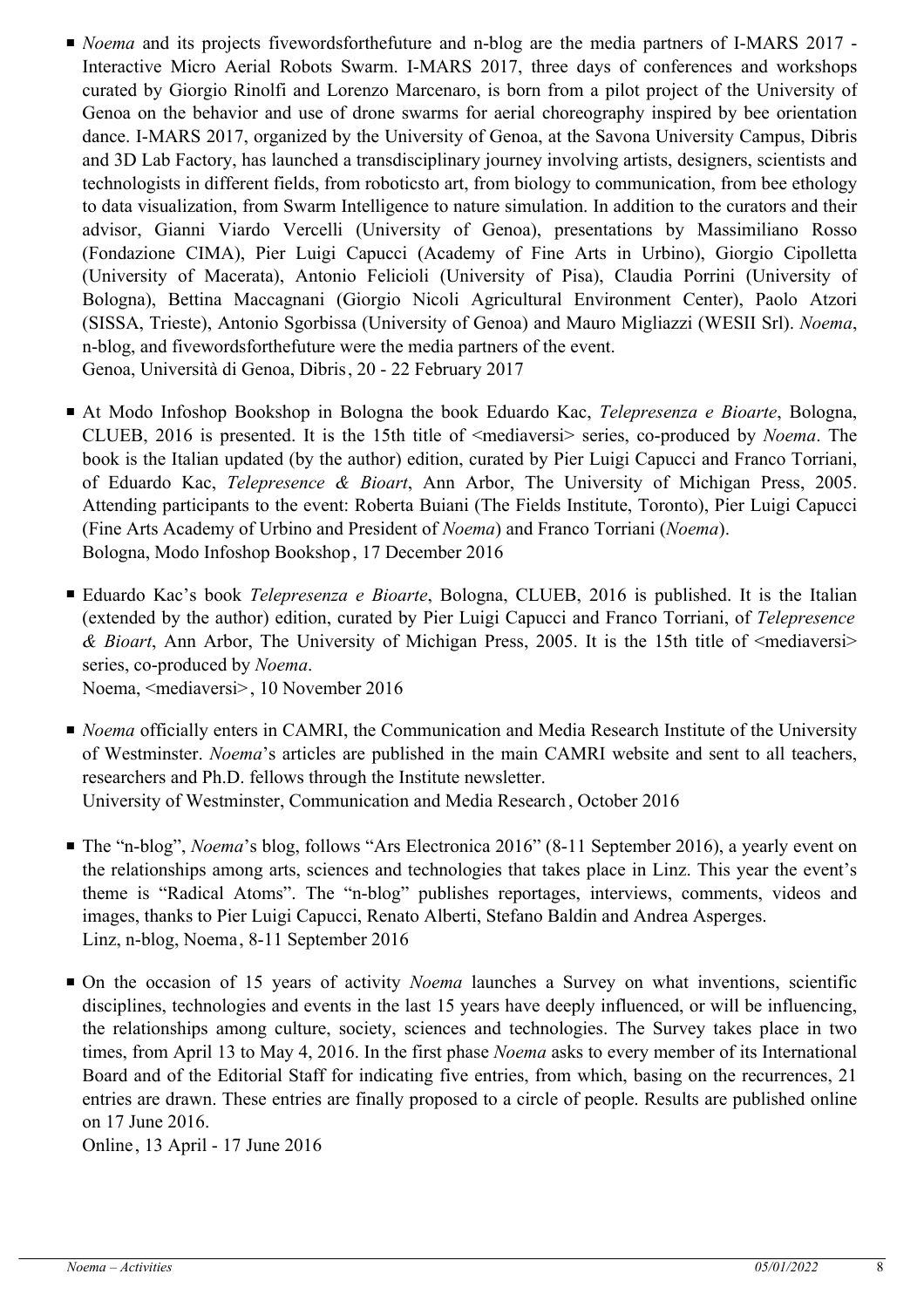- Noema publishing house publishes the eBook edition of the volume Pier Luigi Capucci, *Realtà del virtuale. Rappresentazioni tecnologiche, comunicazione, arte* (Reality of Virtual. Tecnological Representations, Communication, Art), Ravenna, Noema, 2015. Ravenna, Noema , 15 December 2015
- *Noema* collaborates to the realization of the Symposium "Inter-Disciplinarity for the 21st Century", at Hochwies Studio, in the landscape of Ars Electronica 2015, on interdisciplinarity in teaching, learning and researching. The Symposium, in collaboration with Ars Academy Research, Planetary Collegium T-Node, Academy Media Film & Visual Arts Rome and *Noema*, is curated by Francesco Monico. Attending participants: Amos Bianchi, Emanuela Patti, Gabriela Galati, Pier Luigi Capucci, Francesco Monico e Giovanni Leghissa.

Linz, Hochwies Studio, 4 September 2015

- *fivewordsforthefuture* is the project, produced by *Noema*, shared by the Fine Arts Academies of Urbino and Lodz (Poland), on the topics of the future. A video exhibition with the same name in collaboration with the two academies is organized, curated by Arthur Chrzanowski, at the Centrum Kultury Młodych in Lodz. The exhibition presents the works of 11 students selected by each academy. Lodz, Centrum Kultury Młodych, 26 April 2015
- *Noema* celebrates 15 years of activity (2000-2015). It is one of the oldest online magazine in Italy on relations between technology, science and society, in many sectors from communication, to art, to scientific disciplines (e.g. Artificial Intelligence, Artificial Life, Internet of Things, Biotechnologies, Genetics, Robotics, etc.), with interventions of the leading international experts. But *Noema*'s roots date back to March 1994, when it is published online *NetMagazine* (later *MagNet*), the first online magazine in Italy and a project that is still cited in books on Interface Design. This pilot project, created at the University of Bologna and continued at the University "La Sapienza" in Rome too, lasted until December 1997. It is the historical and thematic core of *Noema*, both because *Noema* develops the same topics, and because the teacher founder of *NetMagazine* / *MagNet* and the founder of *Noema* are the same person.

Ravenna, Noema , 15 March 2015

- *Noema* curates, with Ars Academy Research, the Micropuncture Symposium "Always Already New Next Nexus. We Care for Words", a meeting that takes place at Hochwies Studio during Ars Electronica in Linz, in the contest of the Summer session of the T-Node PhD (Planetary Collegium, University of Plymouth). The participants to the event present and discuss three words, topics or ideas they consider relevant to the present. All the material of the symposium is published as a Lexicon by Noema Publishing. Attending participants: Derrick de Kerckhove, Pier Luigi Capucci, Francesco Monico, Denis Jaromil Roio, Francesca Bria, Maria Pia Rossignaud, Paolo Atzori, Gianna Angelini, Regina Dürig, Hanieh Abbasi Nik, Alessio Chierico, Erica Falcinelli, Tommaso Megale. Linz, Hochwies Studio, 4 September 2014
- *fivewordsforthefuture* is the videoinstallation of Giorgia Benvenuti, curated by Roberto Vecchiarelli, from the project with the same name that deals with the future. The videonstallation is produced by *Noema* and presented at the City Museums in Pesaro inside the Mostra Internazionale del Nuovo Cinema (International Exhibition of New Cinema). City Museums, Pesaro, 24-29 June 2014
- The "n-blog", *Noema*'s blog, follows "Subtle Technologies 2014" (20-31 May 2014), a yearly event on the relationships among arts, sciences and technologies that takes place in Toronto. This year the event is thirteen and its theme is "Open Culture". The "n-blog" publishes reportages, interviews, comments, images, thanks to Roberta Buiani, teacher at York University, Toronto. Toronto, n-blog, Noema , 20-31 May 2014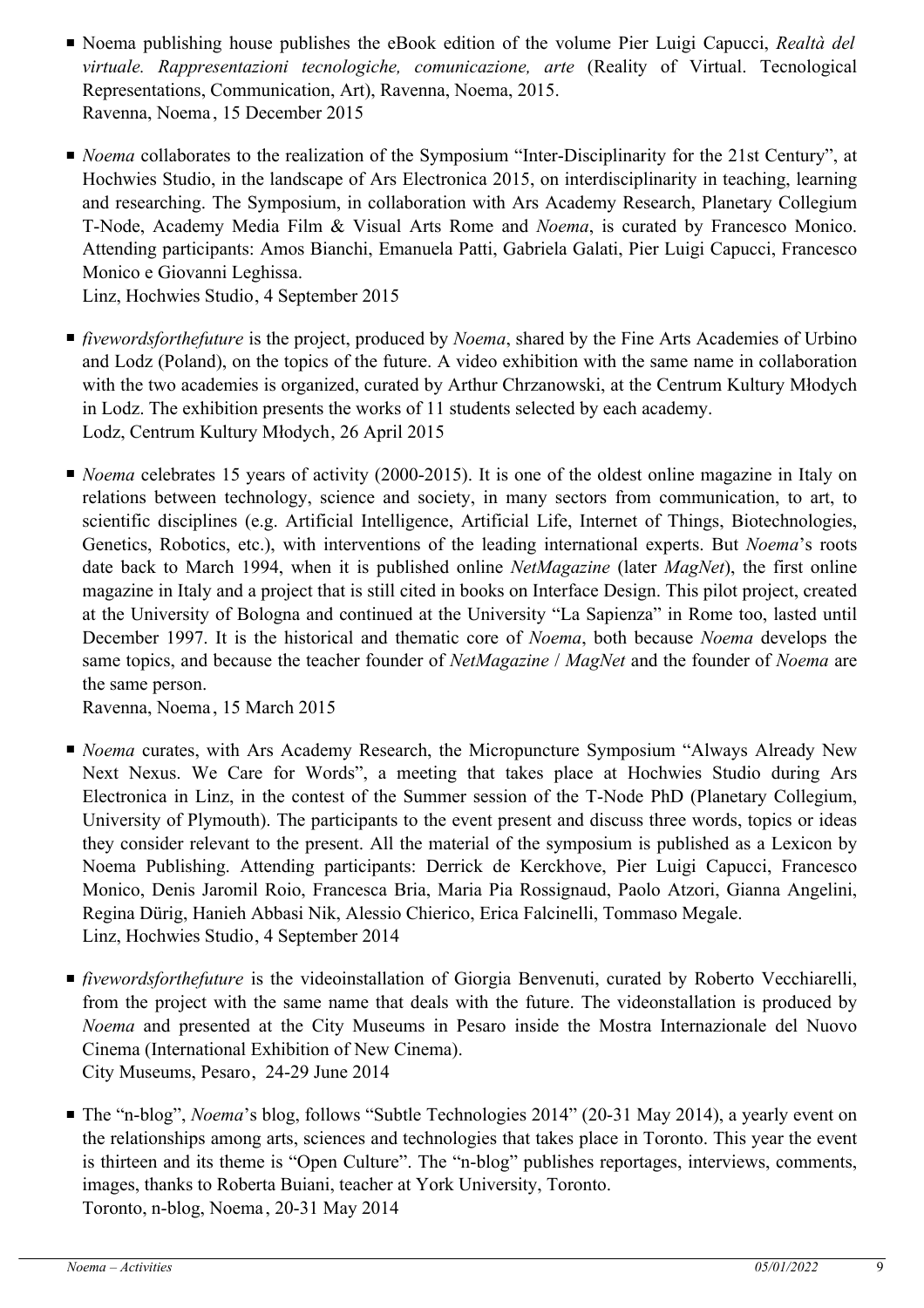■ The media arts exhibition "fivewordsforthefuture - Art as a Contemporary Philosophy", originated from *Noema* and from the project with the same name by Renato Alberti, Giorgia Benvenuti, Emanuele Bertoni and Pier Luigi Capucci, is presented at the Academy of Fine Arts of Urbino by Emanuele Bertoni, Pier Luigi Capucci, Umberto Palestini, Marcello Signorile and Roberto Vecchiarelli. The exhibition, the conferences and the workshops will take place at the Civic Museums of Pesaro and will be managed by the Academy of Fine Arts of Urbino with the participation of the Academy of Fine Arts of Lodz (Poland).

Urbino, Academy of Fine Arts, 27 March 2014

- Gene Youngblood's book *Expanded Cinema*, (Bologna, CLUEB, 2013), first Italian edition, is presented by the curators Pier Luigi Capucci and Simonetta Fadda at the Museo del '900, Milan, in occasion of "BookCity". The event is coordinated by Giuseppe Baresi. The book is published inside the the series <mediaversi>, coproduced by *Noema* and CLUEB University Press. Milan, Museo del '900, 22 November 2013
- In the book series <mediaversi>, coproduced by *Noema* and published by CLUEB University Press, it is published the Italian edition of the volume Gene Youngblood, *Expanded Cinema* (New York, P. Dutton & Co., 1970), curated by Pier Luigi Capucci and Simonetta Fadda, with a glossary by Francesco Monico. Bologna, <mediaversi>, CLUEB-Noema , 20 November 2013
- Noema publishing house publishes the eBook edition of the volume Pier Luigi Capucci, Arte e *tecnologie, comunicazione estetica e tecnoscienze*, Ravenna, Noema, 2013. Ravenna, Noema , 29 September 2013
- With the same name of the online magazine, Noema publishing house is born, devoted to eBooks' publishing. Ravenna, Noema , September 2013
- The transition to the release 2 of the e.lab, the *Noema*'s eLearning program, is completed. The e.lab is born in 2002 from *Noema*'s activities as an experimental teaching platform to collaborate. The e.lab is online for the courses that need a learning system to share material, discuss on topics and improve their teaching activities. The release 2 of the e.lab presents much more possibilities than the release 1, that remains online as an archive of the Courses. Noema, e-Learning.lab, 15 June 2013
- The "n-blog", *Noema*'s blog, follows "Subtle Technologies 2013" (7 9 June 2013), a yearly event on the relationships among arts, sciences and technologies that takes place in Toronto. This year the event is thirteen and its theme is "Immortality". The "n-blog" publishes reportages, interviews, comments, images, thanks to Roberta Buiani, teacher at York University, Toronto. Toronto, n-blog, Noema , 7-9 June 2013
- *Noema* completes its renovation with the transition to the new website and with a new International Board. The old website remains online e as a huge archive of contents (2000-2011), and also of graphics, ideas, techniques, visions, ways of interpreting the online communication... that will become memory, and finally history. Ravenna. Noema , 15 April 2013
- *Noema* give birth to "fivewordsforthefuture", a Web project on the idea of understanding the future. The project is founded and coordinated by Pier Luigi Capucci, Renato Alberti, Giorgia Benvenuti and Emanuele Bertoni. The main object of "fivewordsforthefuture" is to help people in understanding what's new, the innovation, in order to imagine their lives into a possible time. Ravenna, 27 January 2013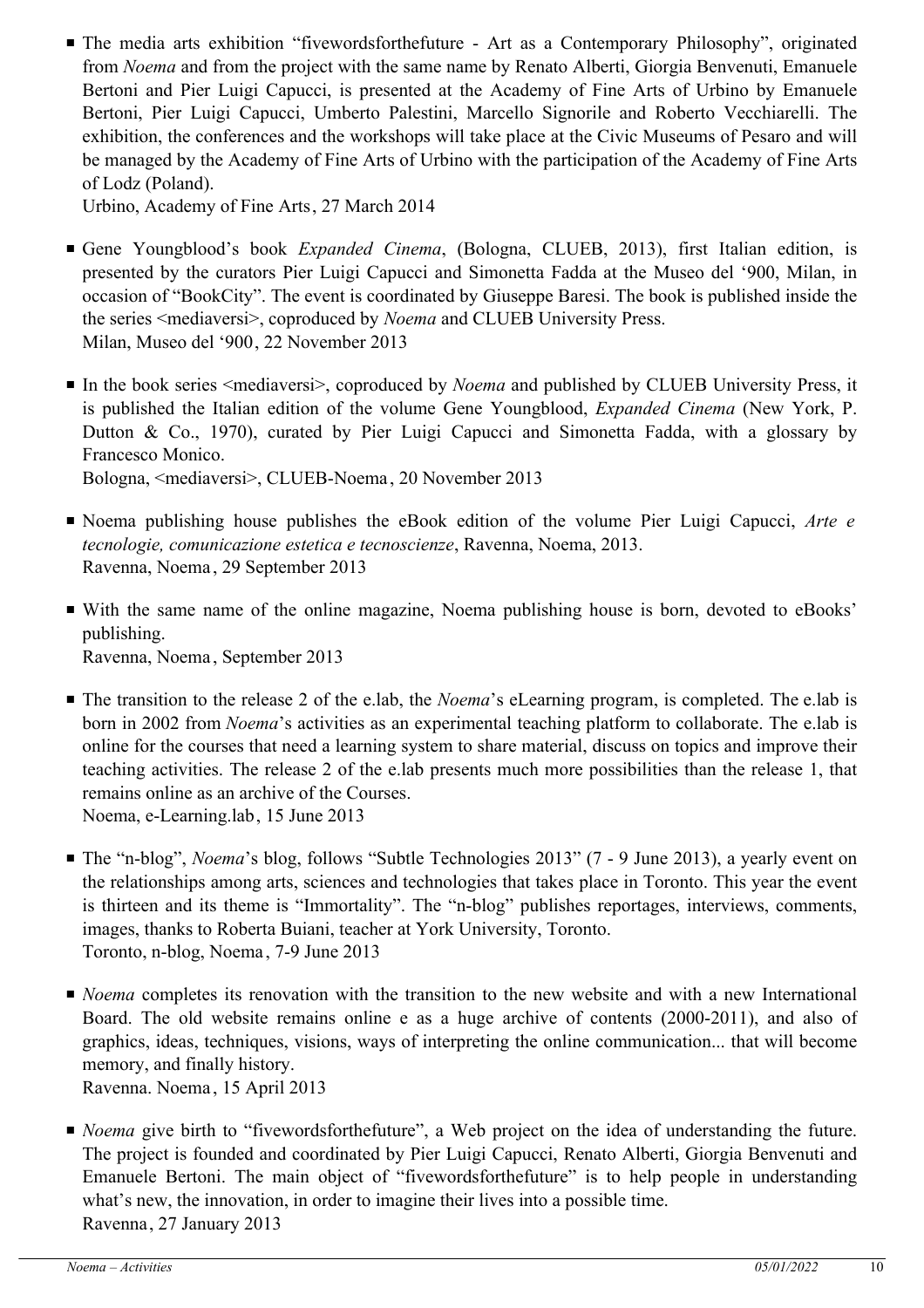■ *Noema* publishes on the "n-blog", thanks to Roberta Buiani (teacher at the York University, Toronto), articles, reportages, interviews, comments, images on "MutaMorphosis 2012", International Conference organized by CIANT (International Centre for Art and New Technologies) on the mutant futures of arts, sciences, technologies, design and society in order to challenge the emerging technologies and their impact. The theme of the 2012 edition is "Tribute to Uncertainty", and *Noema* is partner of the event.

Prague, n-blog, Noema, 17-19 December 2012

- With the help of Renato Alberti the transition to the new release of the "n-blog", *Noema*'s blog, is complete. Since 2005 the n-blog has been supporting events almost in realtime trough reportages, writings, images, interviews, comments, movies. The old website remains online as an archive. n-blog, Noema, 5 December 2012
- *Noema* is partner of "MutaMorphosis 2012", International conference organized by CIANT -International Centre for Art and New Technologies on the mutant futures of arts, sciences, technologies, design and society in order to challenge the emerging technologies and their impact. The theme of the 2012 edition is "Tribute to Uncertainty". MutaMorphosis, Prague, 3-5 December 2012
- The book by Gianna Maria Gatti, *L'Erbario Tecnologico. La natura vegetale e le nuove tecnologie nell'arte tra secondo e terzo millennio* (The Technological Herbarium. The Vegetable Nature and the New Technologies in the Art Between Second and Third Millennium), Bologna, CLUEB-Noema, 2005, published in the book series <mediaversi>, coproduced by *Noema* and CLUEB University Press, is published in the German edition by Avinus Verlag, Berlin: Gianna Maria Gatti, *Das Technologische Herbarium*, Berlin, Avinus Press, 2012. Translation and Foreword by Alan N. Shapiro. Bologna, <mediaversi>, CLUEB-Noema , November 2012
- *Noema* is a media partner of "Subtle Technologies 2012" (May 24–27, 2012), a yearly event on the relationships among arts, sciences and technologies that takes place in Toronto. This year the event is fifteen and made in conjunction with Reyerson University. *Noema*'s "n-blog" follows the events and publishes reportages, interviews, comments, images thanks to Roberta Buiani, teacher at York University, Toronto, and presenter at "Subtle Technologies 2012". Toronto, n-blog, Noema , 24-27 May 2012
- In the book series <mediaversi>, coproduced by *Noema* and published by CLUEB University Press, it is published the book by Vito Campanelli, *Remix It Yourself. Analisi socio-estetica delle forme comunicative del Web* (Remix It Yourself. Socio-Aesthetic Analysis of the Communication Forms of the Web), Bologna, CLUEB-Noema, 2012. Foreword by Alberto Abruzzese. Bologna, <mediaversi>, CLUEB-Noema , January 2012
- *Noema* organizes, with the Planetary Collegium, M-Node and NABA Media Design & New Media Art, the Symposium "Always Already New 2011: Deep Involvement of Education". The Symposium is dedicated to the relationships between education and technologies, in the realm of the centenary of Marshall McLuhan's birth. Attending participants: Antonio Caronia, Franco Bifo Berardi, Pier Luigi Capucci, Francesco Monico, Gabriela Galati, Eugenio Tisselli, Jillian Scott, Denis Jaromil Rojo, Luisa Paraguai, Wafa Bourkhis, Patrizia Moschella, Amos Bianchi, Nicole Ottiger, Paololuca Barbieri, Sarah Ciracì, Aviva Rahmani, Massimiliano Viel. Milan, NABA, 18 - 19 November 2011
- *Noema* is Scientific Institutional Partner and Referee of the *Journal of McLuhan Studies*, a hybrid (paper/digital) magazine open to innovation, in the mcluhanian way. A peer reviewed journal with many sections and invited papers. Madrid, September 2011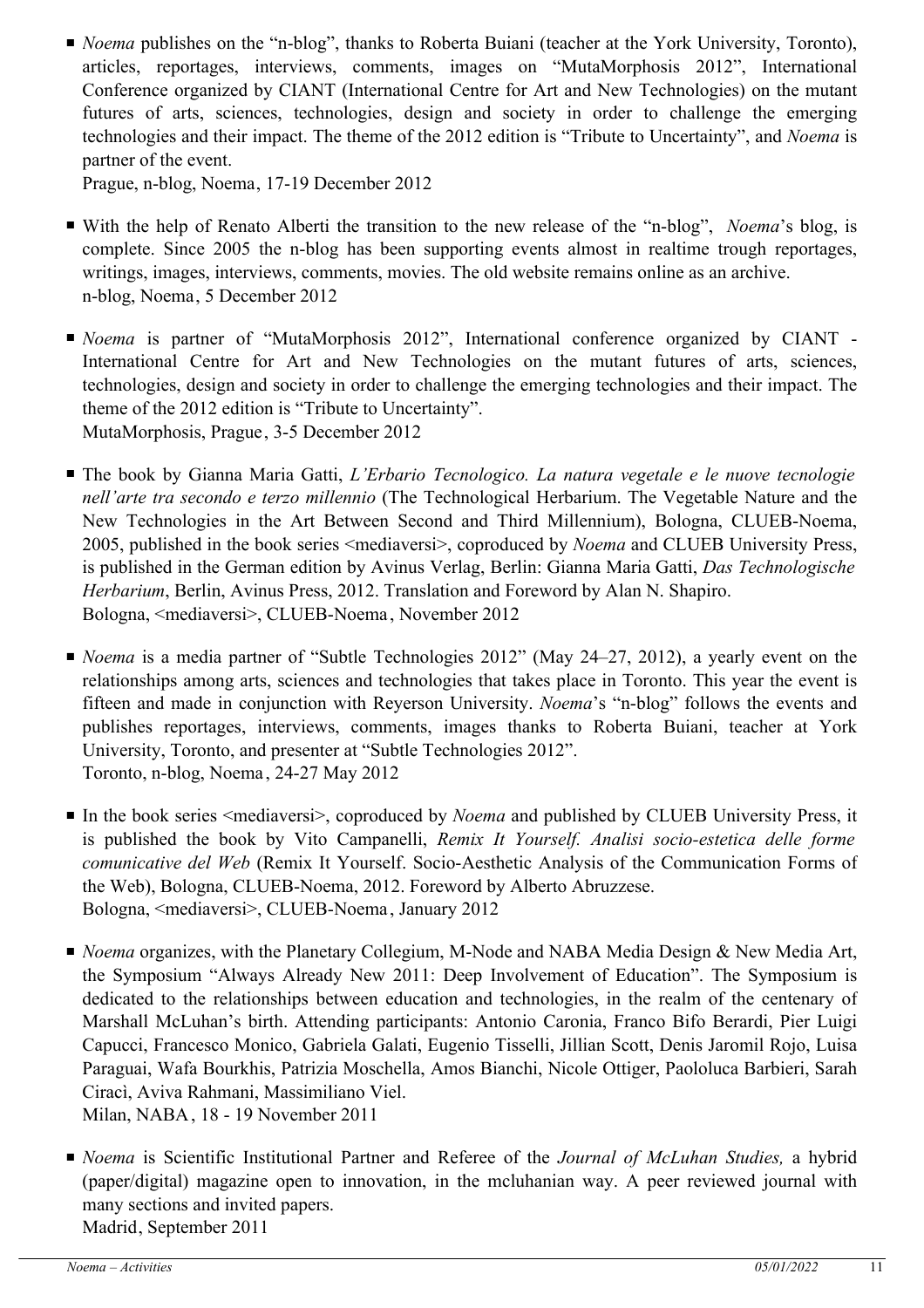■ The "n-blog", *Noema*'s blog, follows "Subtle Technologies 2011" (4 - 6 June), a yearly event on the relationships among arts, sciences and technologies that takes place in Toronto. This year the event is twelve and its theme is "Sustainability". The "n-blog" publishes reportages, interviews, comments, images, thanks to Roberta Buiani, teacher at York University, Toronto and presenter at "Subtle Technologies 2011".

Toronto, n-blog, Noema , 4 - 6 June 2011

- *Noema* co-organizes, with the Planetary Collegium, M-Node & NABA Media Design & New Media Art and Mediateca S.Teresa, the International Symposium "New Media Art Education & Research 3: Always Already New". Attending participants: Stephen Kovats, Roy Ascott, Cristina Miranda, Enrica Borghi, Giovanni Boccia Artieri, Elif Ayiter, Tommaso Tozzi, Pavel Sedlak, Roberto Muffoletto, Fabio Fornasari, Simona Caraceni, Polona Tratnik, Michel Bauwens, Adam Arvidsson, Bertram Niessen, Antonio Caronia, Tarin Gartner, Salvatore Iaconesi, Stefano Bonifazi, Alessandro Ludovico, Marco Mancuso, IOCOSE, Sonia Cillari, Jaromil, Sarah Ciracì, Efe Levent, Massimiliano Viel, Marco Baravalle, Alterazioni Video, Amos Bianchi, Siegfried Zielinski, Alan Shapiro, Tine Melzer, Domenico Quaranta, James Moore, Barry Cooper, Franco Torriani, Francesco Monico, Gabriela Galati, Dimitri Chimenti, Patrizia Moschella, Fahrettin Ersin Alaca, Emanuela Patti, Roger Malina. Milan, Mediateca S.Teresa, December 16-18, 2010
- In the book series <mediaversi>, coproduced by *Noema* and published by CLUEB University Press, it is published the book by Luca Barbeni, *Fino alla fine del cinema* (Till the End of Cinema), Bologna, CLUEB-Noema, 2010. Foreword by Bruce Sterling. Bologna, <mediaversi>, CLUEB-Noema , November 2010
- *Noema* activates the project and website "Conferences", to supports the conferences and events that *Noema* organizes, both alone and in collaboration with other Institutions. The first one is the International Symposium "New Media Art Education & Research 3: Always Already New", in November 2010, organized by Planetary Collegium, M-Node & NABA Media Design & New Media Art Symposium in collaboration with *Noema* and Mediateca S.Teresa. The second event is "Always Already New 2011: Deep Involvement of Education", in November 2011, organized by Planetary Collegium, M-Node & NABA Media Design & New Media Art in collaboration with *Noema*, curated by Francesco Monico and Pier Luigi Capucci, dedicated to education in the centenary of Marshall McLuhan's birth.

Ravenna, Conferences, 21 October 2010

■ *Noema* co-organizes, with NABA, Milan, with the PhD program of the M-Node (Planetary Collegium, University of Plymouth) and with NABA School of Media Design and Multimedia Arts, the International Symposium "New Media Art Education & Research 2010: Always Already New" (Milan, 16 -18 December 2010). The members of the Scientific Committee are Roy Ascott (Planetary Collegium University of Plymouth), Pier Luigi Capucci (M-Node, *Noema*), Francesco Monico (M-Node, NABA, Milan), Giovanni Boccia Artieri (University of Urbino "Carlo Bo"), Denis Jaromil Rojo (Institute of Unstable Media V2\_, Rotterdam). The Symposium aims at challenging, foreseing and debating in a subversive, non linear, anarchic and non academic free way, future strategies and forms of education in Media, Art & Design and the role of the research and production spaces for artists and creative professionals working with technologies. Attending participants: Roy Ascott, Derrick de Kerckhove, Geert Lovink, Siegfried Zielinski, Antonio Caronia, Pier Luigi Capucci, Francesco Monico, Denis Jaromil Rojo, Giovanni Boccia Artieri, Alan Shapiro, Tine Melzer, Franco Torriani, Stephen Kovats, Alterazioni Video, Gabriela Galati, Salvatore Iaconesi, Maurizio Bortolotti, Michael Bauwens, Sonia Cillari, Sarah Ciracì, Enrica Borghi, Tommaso Tozzi, Andris Brinckmanis, Amos Bianchi, Maresa Lippolis, Marco Mancuso, Paolo Atzori, Dimitri Chimenti, Alberto D'Ottavi. Milan, NABA, August - December 2010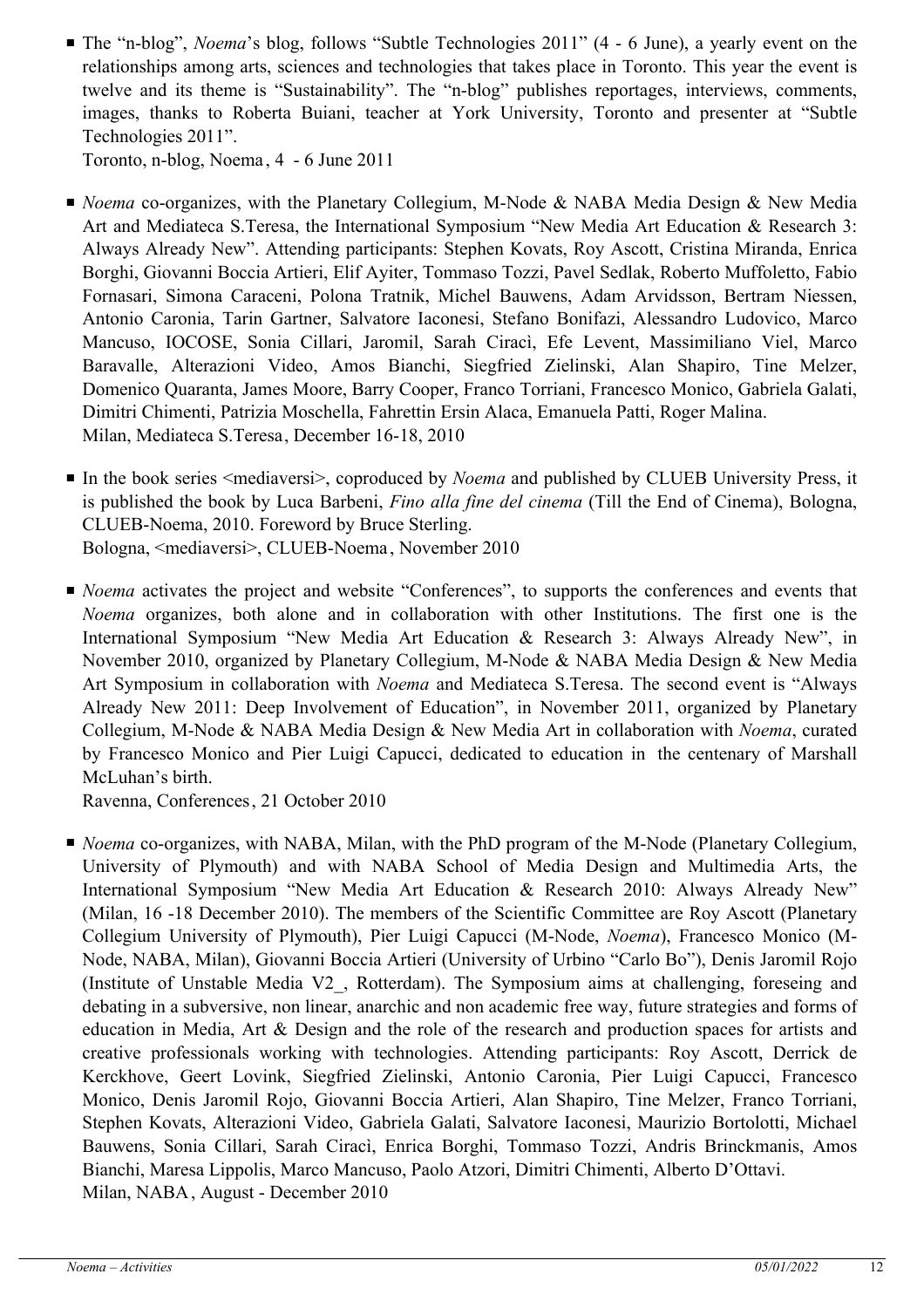The book by Gianna Maria Gatti, *L'Erbario Tecnologico. La natura vegetale e le nuove tecnologie* ■ *nell'arte tra secondo e terzo millennio* (The Technological Herbarium. The Vegetable Nature and the New Technologies in the Art Between Second and Third Millennium), Bologna, CLUEB-Noema, 2005, published in the book series <mediaversi>, coproduced by *Noema* and CLUEB University Press, is published in the English edition by Avinus Verlag, Berlin: Gianna Maria Gatti, *The Technological Herbarium*, Berlin, Avinus Press, 2010. Translation and Foreword by Alan N. Shapiro. Some excerpts from the book are published in *Noema*.

Bologna, <mediaversi>, CLUEB-Noema , June 2010

- The "n-blog", *Noema*'s blog, follows "Transbiotics. Temporal stability points", inside the "XII International Festival for New Media Culture ART+COMMUNICATION 2010", made in collaboration with "Textures - the 6th European meeting of the Society for Literature, Science and the Arts" (14 - 20) June 2010). The "n-blog" publishes reportages, interviews, comments, images thanks to Roberta Buiani, teacher at the York University, Toronto, who is present at the events. Riga, n-blog, Noema , 14 - 20 June 2010
- The "n-blog", *Noema*'s blog, follows "Subtle Technologies 2010" (4 6 June), a yearly event on the relationships among arts, sciences and technologies that takes place in Toronto. This year the event is twelve and its theme is "Sustainability". The "n-blog" publishes reportages, interviews, comments, images thanks to Roberta Buiani, teacher at the York University, Toronto and present at "Subtle Technologies 2010".

Toronto, n-blog, Noema , 4 - 6 June 2010

- *Noema* is a media partner of "Editing the Future", a project promoted by the D'Ars Oscar Signorini Foundation with the patronage of the Majority of Milan and the CASVA (Centro di Alti Studi sulle Arti Visive del Comune di Milano - Center on High Studies on Visual Arts of the Majority of Milan) and of the Forum Net Economy. The project aims at promoting the theoretic aspects and the researches on the relations between art and new technologies with the publication of six graduation thesis on these topics. Attending participants to the event's public conference and mentors: Antonio Caronia, Francesco Monico, Pier Luigi Capucci, Valentina Tanni, Paolo Rosa, Tommaso Tozzi. Milan, Palazzo Affari ai Giureconsulti, 22 October 2009
- In the book series <mediaversi>, coproduced by *Noema* and published by CLUEB University Press, it is published the book by Marco Teti, *Lo specchio dell'anime. L'animazione giapponese di serie e il suo spettatore* (The Mirror of the Anime. The Serial Japanese Animation and Its Spectator), Bologna, CLUEB-Noema, 2009. Foreword by Alberto Boschi. Bologna, <mediaversi>, CLUEB-Noema , April 2008
- *Noema* is part of the network of the Master of Advanced Studies in Interaction Design of the SUPSI -University of Applied Sciences and Arts of Southern Switzerland. The Master in Interaction design combines design, new media, robotics, smart systems and high–tech materials in a study program addressing the realization of projects where the interaction between the design culture and the technological development allows to generate design driven innovations. Lugano, SUPSI - University of Applied Sciences and Arts of , June 2009
- *Noema* is a media partner of "Feedback Inter-acto ergo sum. Festival di Arti Interattive" (25 28 June 2009), an event devoted to art and interactivity curated by Neri Torcello, Cristina Trivellin and Martina Coletti. The festival is an art event that reflects on the changes in the art world as well as in the contemporary society through an insight into the interactive arts and more in general into the technological arts in their relationships with the scientific realm. San Casciano in Val di Pesa, 25 - 28 June 2009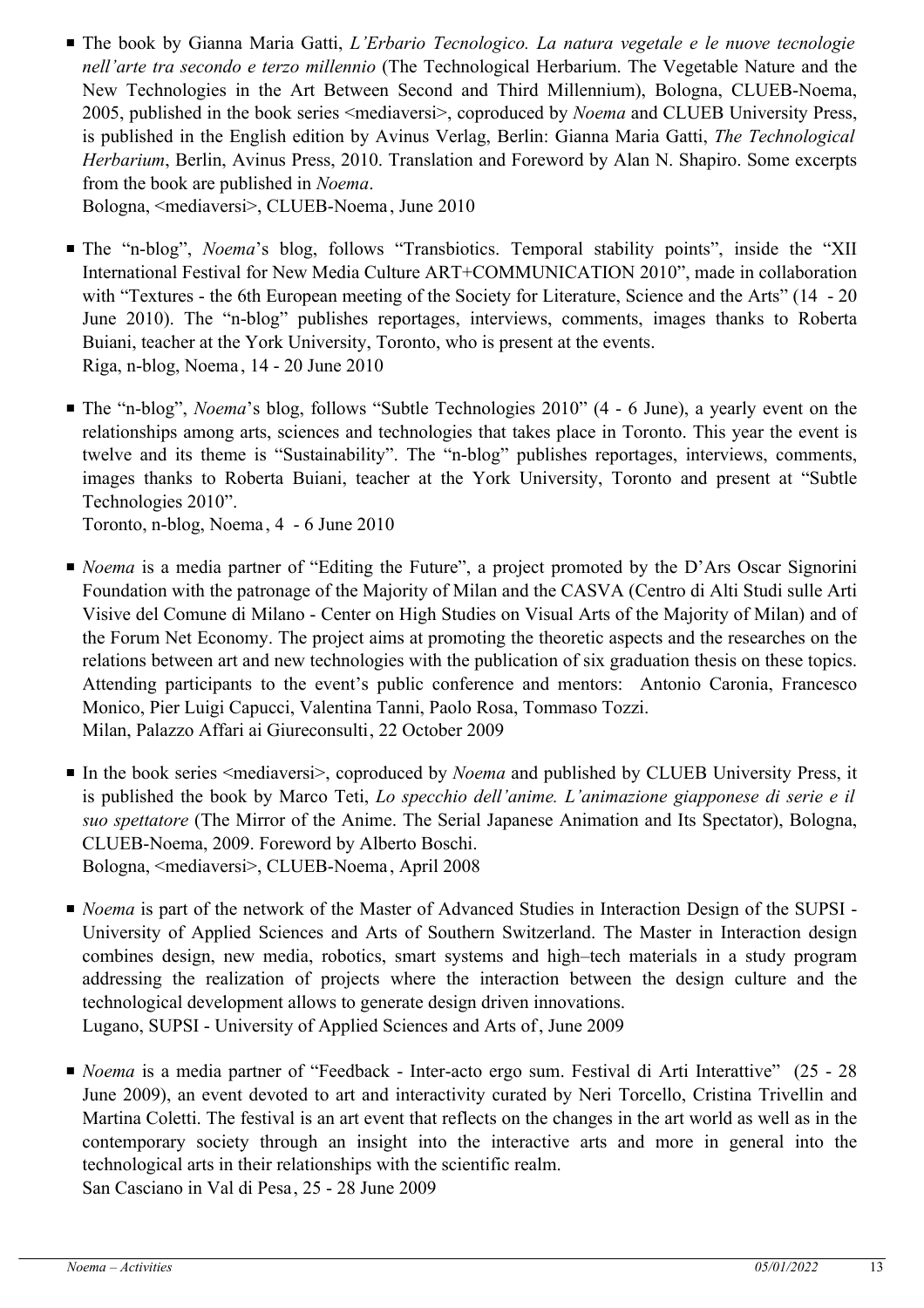- The "n-blog", *Noema*'s blog, follows Subtle Technologies 2009 (10 13 June), an yearly event on the relationships among arts, sciences and technologies that takes place in Toronto. This year the event is twelve and its theme is "Networks". The "n-blog" publishes reportages, interviews, comments, images thanks to Roberta Buiani, teacher at York University and at Infoscape Lab, Ryerson Polytechnic, Toronto, as well as presenter at "Subtle Technologies 2009". Toronto, n-blog, Noema , 10 - 13 June 2009
- *Noema* promotes with *Yasmin* the project "edu.List". *Yasmin* is an international network on the relationships among arts, sciences and technologies in the Mediterranean rim sponsored by UNESCO and *Leonardo* magazine, consisting of by Institutions, theoreticians, scholars, artists and scientists. The "edu.List" is an International directory about courses, masters, erasmus and PhDs in the realm of the relationships among arts, sciences and technologies.

Noema Website; Athens, University of Athens, 23 March 2009

- *Noema* is a partner of "RomaEuropaFAKEFactory" [REFF], a contest born from "Freedom to Remix", event promoted by [A]rt is [O]pen [S]ource (Salvatore Iaconesi/xDxD and Oriana Persico/penelope.di. pixel] and Marco Scialdone, with the support of DegradArte, ComputerLaw 2.0, NeRVi and Valeria Bochicchio. "RomaEuropaFAKEFactory" is born as a reaction and critic to "RomaEuropa Web Factory", a contest organized by the Romaeuropa Festival Foundation in partnership with Telecom Italia, that bans remix, mash-up and manipulation of the contents. Rome , 21 - 22 March 2009
- *Noema* is the technical-scientifical partner of Media\_Art\_Net, a network with the goal of endorsing the training, the research, the documentation, the critic and the universal dissemination of knowledge, technological languages and media in the arts, design, communication, culture, society. Institutional partners are NABA (Milan), ISIA (Florence), Fine Arts Academy of Carrara, Fine Arts Academy of Brera (Milan), Bevilacqua La Masa Foundation (Venice), and technical-scientifical partners are ToShare (Turin) and the web magazines *Digicult* and *Neural*. Milan, 3 February 2009
- *Noema* is a partner in the exhibition of the winners of the contest "Milano in Digitale III Koi-nét: Beyond new media art", devoted to the new media arts and young artists, curated by Cristina Trivellin, Morena Ghilardi and Martina Coletti. The event is promoted by the D'Ars Oscar Signorini Foundation with the patronage and the contribution of the Majority of Milan and of Region Lombardia, inside the Forum Net Economy.

Milan, Fabbrica del Vapore , 13 - 23 November 2008

- *Noema* activates the project "netxt", a blog to interface the novel theory and the digital writing. The project is curated by Agnese Camellini. Online , 26 June 2008
- *Noema* is a media partner of "CronoSfera", Festival about Science, Art and Science Fiction organized by the Cultural Association Alfavì. The Festival is focused on the contemporary imagery and on the idea of the future through the arts (with a video contest and some exhibitions) and the sciences (through a series of meetings).

Cavatore (AL), 20 - 22 June 2008

■ *Noema* is a media partner of "Milano in Digitale III - Koi-nét: Beyond new media art" (Milan in Digital III - Koi-nét: Beyond new media art", an event dedicated to the new media arts and a contest for young artists. The event is promoted by the D'Ars Oscar Signorini Foundation, with the patronage of the Majority of Milan and of the Region Lombardia inside the Forum Net Economy. Milan, Palazzo Affari ai Giureconsulti, D'Ars Studio , 30 - 31 May 2008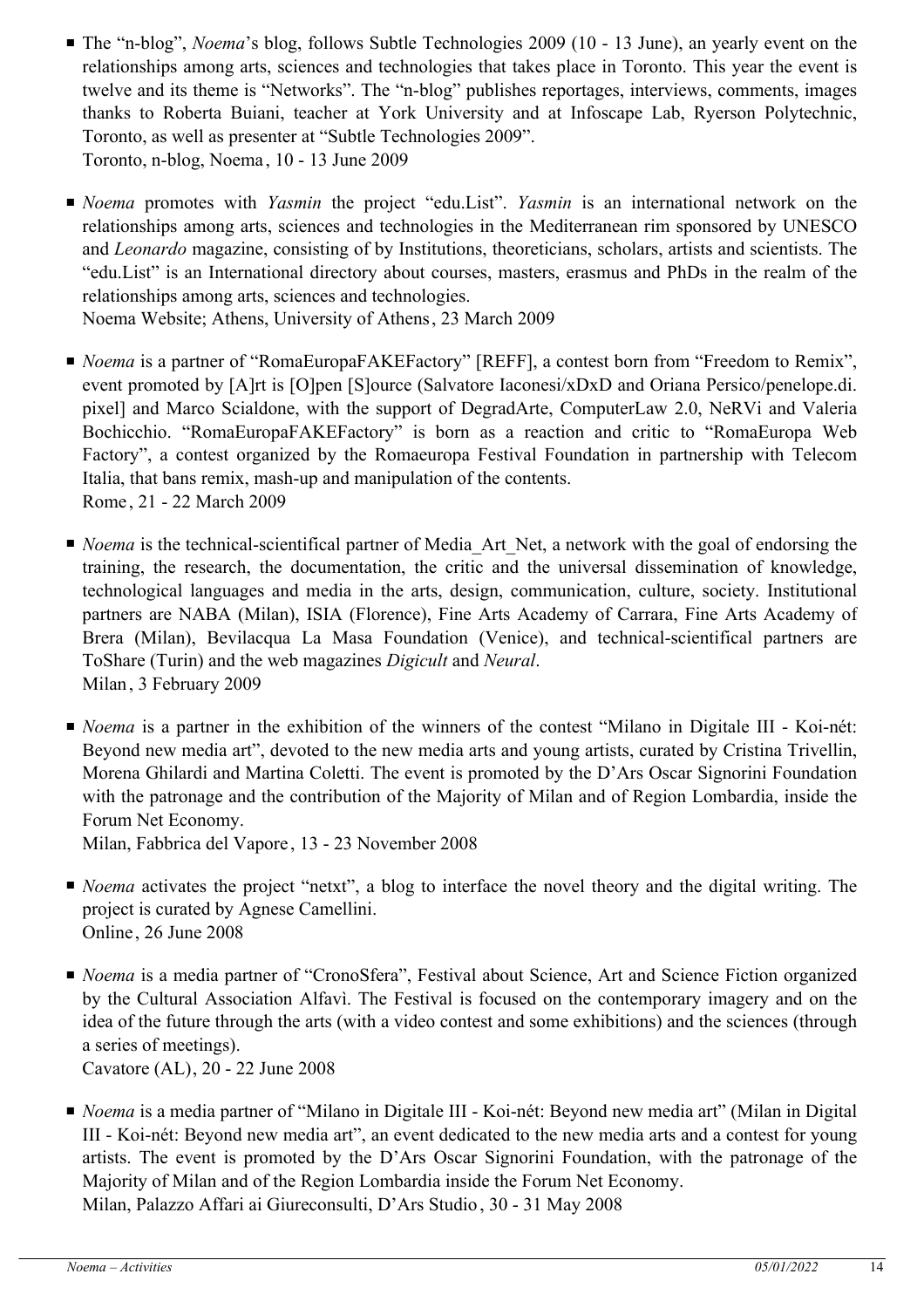- The "n-blog", *Noema*'s blog, follows "Subtle Technologies 2008" (29 May 1 June), an yearly event on the relationships arts-sciences-technologies that takes place in Toronto. This year the event is eleven and its main topic is "light". The "n-blog" publishes reportages, interviews, comments, images thanks to Roberta Buiani, teacher at the York University and at the Infoscape Lab, Ryerson Polytechnic, Toronto and Master of Ceremonies of Subtle Technologies 2008. Toronto, n-blog, Noema , 29 May - 1 June 2008
- *Noema*, in collaboration with the Fine Arts Academy of Carrara, organizes the lectures of Denisa Kera (Center for Global Studies, Facoltà di Filosofia e Arti per lo studio dei new media, Charles University), "People, Data, Networks: Web 2.0 mashups, globalization and art" and of Pavel Sedlak (adjunct Director CIANT - Center for Arts and New Technologies, Prague), "The CIANT's Activities and Projects". The meeting is organized by Tommaso Tozzi and moderated by Franco Torriani. Carrara, Fine Arts Academy, 27 May 2008
- *Noema* in collaboration with the Majority of Scandiano, with the Centro Studi "Lazzaro Spallanzani", with the Università of Modena and Reggio Emilia and with the Association "Levi Montalcini" collaborates to the organization of the seminar "La Scienza per l'Arte/L'Arte per la Scienza" (Science for Art/Art for Science). The seminar is inside the events of "InFormaDiScienza. Gli scienziati tornano a Scandiano" (In Form of Science. The Scientists Are Back to Scandiano), ten days of seminars, didactics and workshops on science. The seminar is focused on bioart, robotic art, nanoart, and the activities of PAV (Parco Arte Vivente, Turin). Attending participants: Pier Luigi Capucci (curator and chair of the seminar), Ivana Mulatero, Franco Torriani, Laura Sansavini and Stefano Raimondi. Scandiano (RE), Salon of Honor of the Rocca dei Boiardo, 10 May 2008
- The "n-blog", *Noema*'s blog, follows "OFFF 2008" (8, 9 and 10 May 2008), International Festival for the Post-Digital Creation Culture, that takes place in Lisbon every year. The event is followed by some students of the Fine Arts Academies of Urbino and Carrara. Lisbon, n-blog, Noema, 8, 9 and 10 May 2008
- *Noema* in collaboration with NABA Milan, the Bevilacqua La Masa Foundation Venice and the Faculty of Communication Sciences of the University of Rome "La Sapienza", organizes three lectures in Italy by Jens Hauser, an international expert in biotech art. The lectures take place at the main offices of the collaborating Institutes.

Milan, NABA, Venice, Bevilacqua La Masa Foundation, Rome, , 28 - 30 April 2008

- In the book series <mediaversi>, coproduced by *Noema* and published by CLUEB University Press, it is published the book by Martina Becucci, Agnese Benassi, Valentina Culatti (eds.), *Struttura #3 Organica. Il vivente nel mare digitale* (Organic Structure #3. The Living in the Digital Sea), Bologna, CLUEB-Noema, 2008. With texts by Diego Mencarelli, Valentina Culatti, Pier Luigi Capucci, Gianfranco Toninelli, Leandro Pisano, Fabio Franchino, Alessandro Capozzo, Paolo Ripamonti, Ilaria Mancino, Laura Bardier, Luca Carlucci, Andreina Di Brino, Giodo Cionini, Maria Elena Gutierrez, Thomas Alisi, Andrea Di Mario, Sara Lenzi, Andrea Gadaleta Caldarola, Marco Mancuso, Raffaele Fiorella, Francesca Mazzarelli, Alessandra Cianelli, Matteo Marangoni, Nicola Torpei, Joanna Bodzek, Dario Trovato, Andrea Todon, Gregory Petitqueux, Tuia Cherici. Bologna, <mediaversi>, CLUEB-Noema , April 2008
- In the book series <mediaversi>, coproduced by *Noema* and published by CLUEB University Press, it is published the book by Giulia Caramaschi, *I confini della comunicazione. Discorsi, immagini, pratiche nella società dell'informazione* (The Borders of Communication. Discourses, Images, Practices in the Information Society), Bologna, CLUEB-Noema, 2008. Foreword by Derrick de Kerckhove.

Bologna, <mediaversi>, CLUEB-Noema , January 2008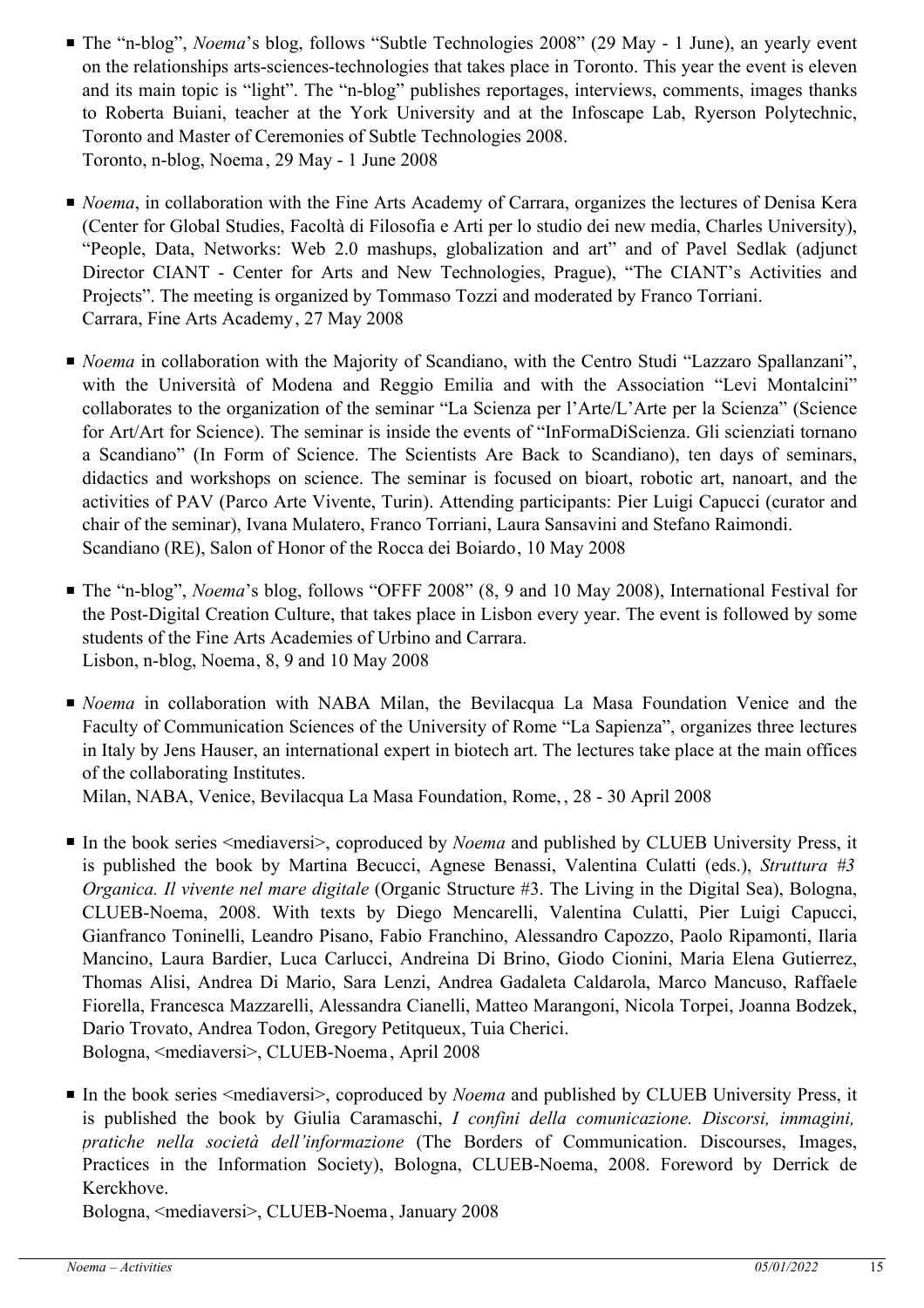■ *Noema* is a media partner of M-Node, graduate program and Italian node of the Planetary Collegium (University of Plymouth), founded in 2003 and directed by Roy Ascott. This doctoral research program has graduated some of the most important contemporary artists and scholars, like Eduardo Kac, Peter Anders, Joseph Nechvatal, Jill Scott, Bill Seaman, Christa Sommerer, Victoria Vesna, Elisa Giaccardi, and developes a research between art and science. The M-Node, that is located by the NABA in Milan, is focused on the advanced research in the interdisciplinary space among arts, technologies and sciences.

Milan, NABA, 30 November 2007

- *Noema* is a partner, with the Majority of Bologna (Department of Culture and Relations with the University), CINECA, Librerie Feltrinelli, Vesuviana - Dep. of Archeology - University of Bologna, of the event "Un pomeriggio con Studio Azzurro" (An Afternoon with Studio Azzurro). The meeting presents the book, edited by Bruno Marino, *Studio Azzurro. Videoambienti e ambienti sensibili* (Studio Azzurro. Video-environments and Sensible Environments), Milan, Feltrinelli, 2007, with two DVDs. Attending participants: the book's editor and the Studio Azzurro team with Paolo Rosa, Leonardo Sangiorgi and Fabio Cirifino. The event is transmitted in streaming by CINECA. Bologna, Museum of Music , 27 November 2007
- *Noema* is the Italian correspondent of *Yasmin*, a mailing list on art/science/technology relationships in the Mediterranean rim. *Yasmin* is a network of artists, scientists, engineers, theoreticians and Institutions who promote the communication and the collaboration in art, science and technology in the Mediterranean rim. *Yasmin* is based on the contribute of ISOC (Internet Society), Rockefeller Foundation, Leonardo/Olats, the University of Athens, Artnodes-UOC Barcelona, and it is sponsored by the DigiArts program of UNESCO.

Athens, University of Athens, 12 November 2007

- The "n-blog", *Noema*'s blog, follows "Mutamorphosis" (8 10 November 2007), event on the relationships among arts, sciences and technologies that takes place in Prague. The event is followed by Martina Coletti, Laura Sansavini and Cristina Trivellin. Prague, n-blog, Noema, 8 - 10 November 2007
- *Noema* is a media partner of the "Pépinières européennes pour jeunes artistes", a French organization that since 1992 has been promoting the young artists' international mobility. Marly le Roi, Pépinières européennes pour jeunes artistes, 25 October 2007
- In the book series <mediaversi>, coproduced by *Noema* and published by CLUEB University Press, it is published the book by Roberto Signorini, *Alle origini del fotografico. Lettura di* The Pencil of Nature *(1844-46) di William Henry Fox Talbot* (At the Origins of Photography. Reading of "The Pencil of Nature" of William Henry Fox Talbot), Bologna, CLUEB-Noema, 2007. Bologna, <mediaversi>, CLUEB-Noema , September 2007
- *Noema* is a media partner of "Struttura Organica 2007", an event with videos, thematic talks, multimedia installations, projections and performances, that is at the third edition. Topics are bioarts and the organic dimension. A reportage is published on *Noema*'s "n-blog". San Vincenzo (LI), Tower's Halls, 7 - 9 September 2007
- *Noema* activates the project "robotic\_art", a blog on the relationships between art and robotics curated by Laura Sansavini. Online , 6 August 2007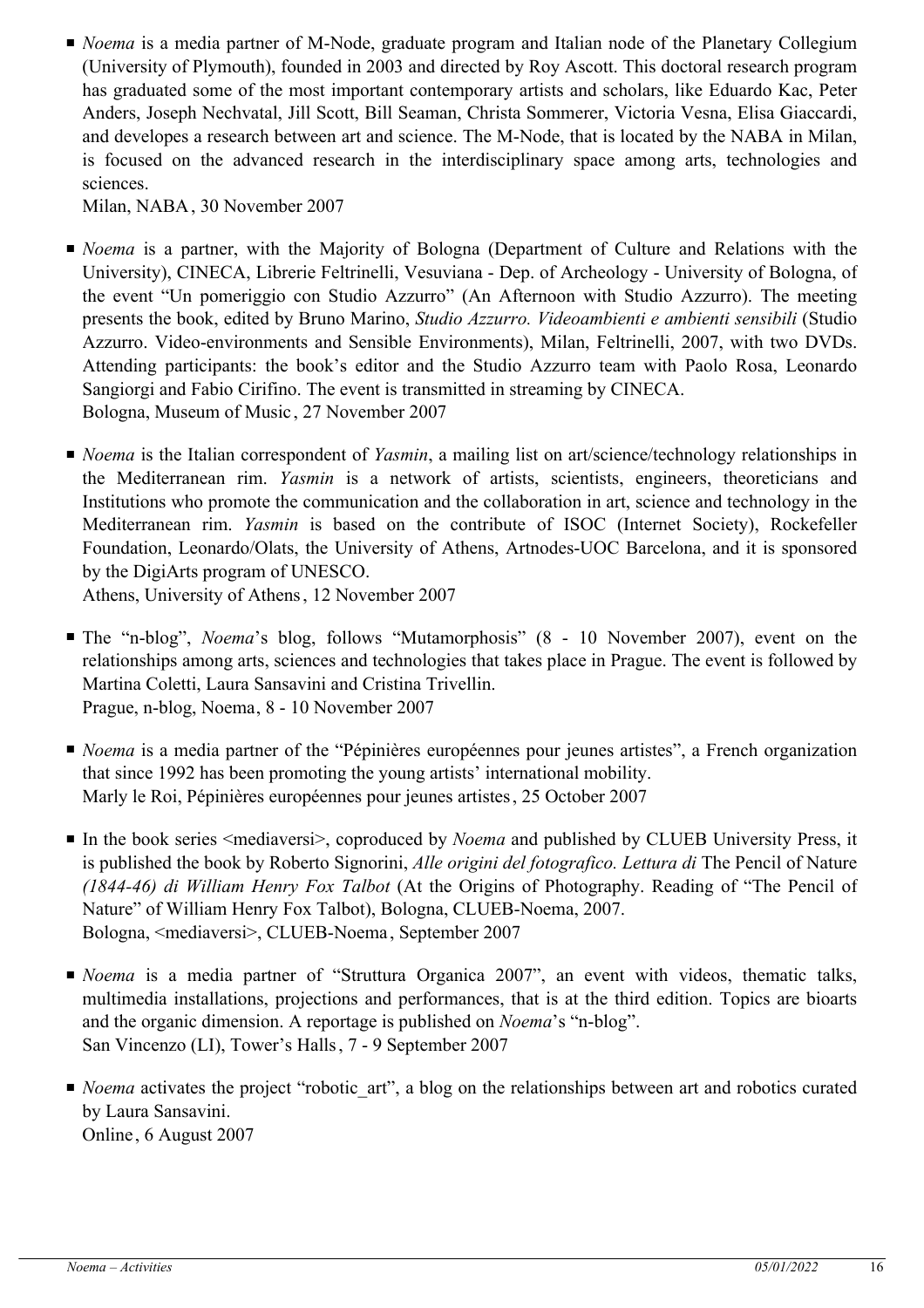- *Noema* is media partner of "Milano in Digitale II" (Milan in Digital II), a project curated by Cristina Trivellin and Morena Ghilardi, a contest that promotes the young artists who operates with the new technologies. The event is organized by the D'Ars Oscar Signorini Foundation with the contribution of the Majority of Milan and with the patronage of the Region Lombardia. Milan, D'Ars, June - October 2007
- The "n-blog", *Noema*'s blog, follows "Subtle Technologies 2007" (24 27 May), an yearly event on the relationships arts-sciences-technologies that takes place in Toronto. This year the event is ten, and the "n-blog" publishes reportages, interviews, comments, images, thanks to Roberta Buiani, teacher at the York University and at the Infoscape Lab, Ryerson Polytechnic, Toronto. Toronto, n-blog, Noema , 24 - 27 May 2007
- *Noema* is a partner, with the Majority of Bologna (Culture Office) which is the organizer, with the Archaeology Department of the University of Bologna and with the CINECA of the event "Due pomeriggi di approfondimenti sulla realtà virtuale per i Beni Culturali" (Two Afternoons to Deepen the Virtual Reality for the Cultural Heritage). The performed meetings are: "Virtual Reality e archeologia" (Virtual Reality and Archeology), with Pietro Giovanni Guzzo (Chief Archaeologist in Pompei, Ercolano Stabia) and "Cultura: la via da ICT a UCT (Universal Convergence Technologies)" [Culture: the way from ICT to UCT (Universal Convergence Technologies)], with Kim H. Veltman (Scientific Director VMMI, Virtual Maastricht McLuhan Institute). Attending participants: Sanzio Bassini (CINECA), Angelo Bellettini (Majority of Bologna), Benedetto Benedetti (Scuola Normale Superiore di Pisa), Francesca Bocchi (University of Bologna), Lorenzo Braccesi (University of Padova), Pier Luigi Capucci (University of Bologna), Antonella Coralini (University of Bologna), Ivano Dionigi (University of Bologna), Mauro Felicori (Majority of Bologna, Culture Office), Marco Gaiani (Milan Polytechnic), Francesca Ghedini (University of Padova), Maria Pia Guermandi (Institute of Cultural Heritage, Region Emilia Romagna), Antonella Guidazzoli (CINECA), Maria Paola Guidobaldi (Archaeological Superintendence in Pompei), Maurizio Lunghi (Fondazione Rinascimento digitale), Luigi Malnati (Archaeological Superintendence in Emilia Romagna), Maria Luisa Nava (Archaeological Superintendence in Naples), Sergio Pernigotti (University of Bologna), Bruno Riccò (University of Bologna), Tullio Salmon Cinotti (University of Bologna), Sara Santoro Bianchi (University of Parma), Giuseppe Sassatelli (University of Bologna), Daniela Scagliarini (University of Bologna).

Bologna, Museum of Music , 14 - 15 May 2007

- In the book series <mediaversi>, coproduced by *Noema* and published by CLUEB University Press, it is published the book by Jens Hauser (ed.), *Art Biotech*, Bologna, CLUEB-Noema, 2007. Italian Edition and foreword by Pier Luigi Capucci and Franco Torriani. Bologna, <mediaversi>, CLUEB-Noema , March 2007
- The book by Gianna Maria Gatti, *L'Erbario Tecnologico. La natura vegetale e le nuove tecnologie nell'arte tra secondo e terzo millennio* (The Technological Herbarium. The Vegetable Nature and the New Technologies in Art between Second and Third Millennium), published by CLUEB in the series <mediaversi> coproduced by *Noema*, is presented at the seminar on the relationships between arts and technologies organized by the Fine Arts Academy of Rimini (LABA). Attending participants: Massimo Marra (director of LABA), Pino Parini and Franca Fabbri (LABA), Pier Luigi Capucci (*Noema*) and the book's author Gianna Maria Gatti.

Rimini, LABA, 14 March 2007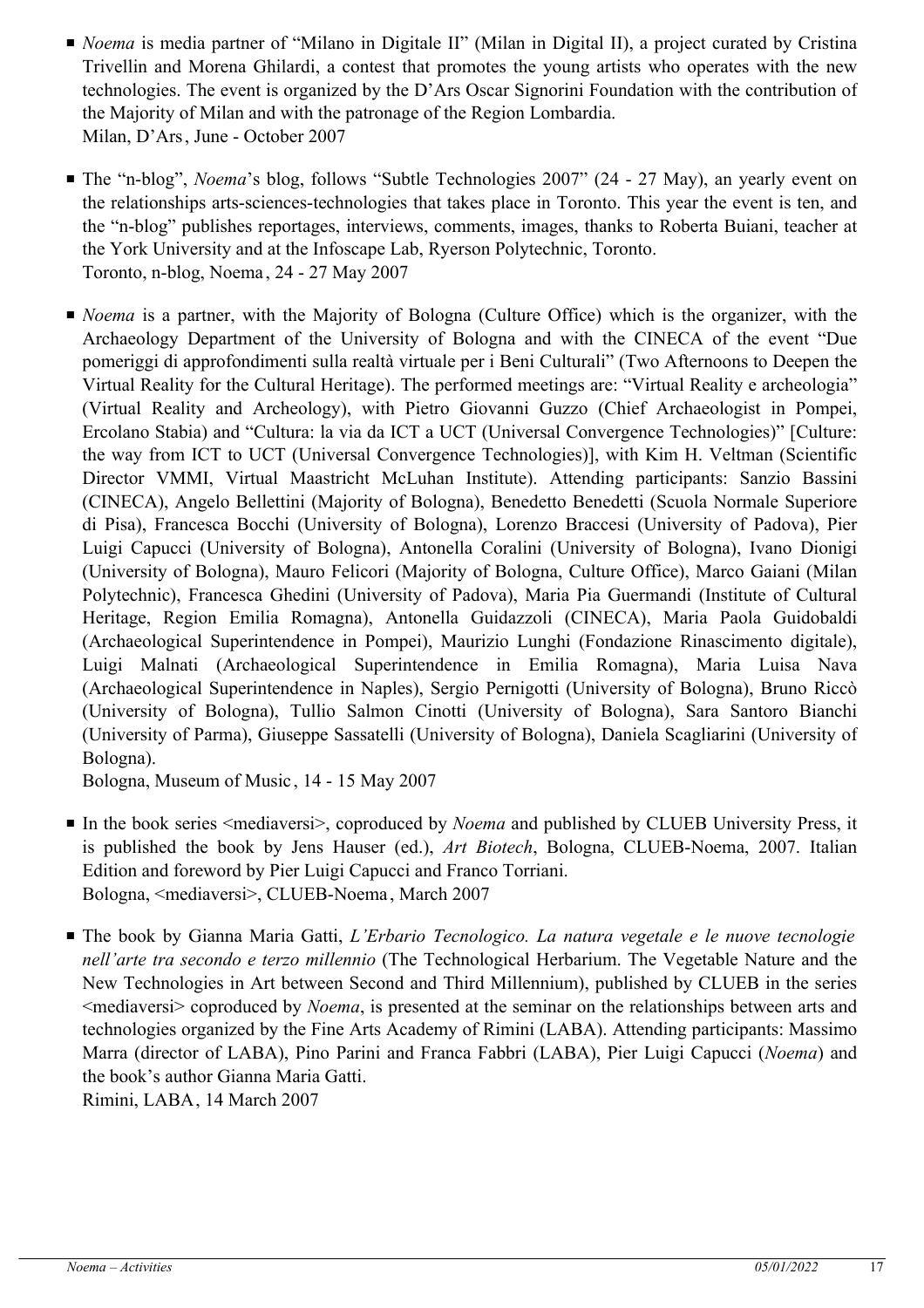- *Noema* is a partner, with the Majority of Bologna (New Museum Institutions Project), the Foundation Milan Polytechnic & Medici Framework, CINECA, the 2nd Level Degree Course in Cinema, Television and Multimedia Production (University of Bologna), of the event that presents the winners of the eContent Award Italy, eCulture section, a prize for cultural digital content. Attending participants: Mauro Felicori (Majority of Bologna, New Museum Institutions Project), Alfredo Ronchi (Milan Polytechnic, chair eContent Award Italy 2006), and the projects Musei Vaticani, Progetto Arianna per la città di Firenze, Sito Web delle Gallerie di Palazzo Leoni Montanari, Virtual Reality – Villa dei Misteri, sito web Guido Gonella, Portale Alcide De Gasperi nella storia d'Europa, Museo delle Antichità Egizie, Le Mee di Selinunte - The Mees of Selinunte, Museo Virtuale della Certosa di Bologna, Weblogart e Bestonline, engramma (online). Bologna, Museum of Music , 29 January 2007
- *Noema* is media partner of PEAM 2006, an event on new media arts that takes place in Pescara. Pescara, Ecoteca , 8 December 2006
- In the book series <mediaversi>, coproduced by *Noema* and published by CLUEB University Press, it is published the book by Cosetta Saba (ed.), *Cinema Video Internet. Tecnologie e avanguardia in Italia dal Futurismo alla Net.art* (Cinema Video Internet. Technologies and Avant-Garde in Italy from Futurism to Net.Art), Bologna, CLUEB-Noema, 2006. The book includes a CD-ROM, curated by Cristiano Poian, with the cited artworks. Foreword by Paolo Bertetto. Bologna, <mediaversi>, CLUEB-Noema , November 2006
- *Noema* activates a partnership with *Le Scienze* online magazine (the Italian edition of *Scientific American* magazine). Milan, November 2006
- At Modo Infoshop Library five meetings are organized on < mediaversi > book series, coproduced by Boema and published by CLUEB Universityu Press. Attending participants: the books' authors and the series founder and director, Pier Luigi Capucci, and Alessandro Serra (University of Bologna), Guglielmo Pescatore (University of Bologna) and Marco Andreani (University of Parma). Bologna, Modo Infoshop Library, 12 September - 7 November 2006
- *Noema* is a partner in the five meetings on the < mediaversi > s book series presentation at the Modo Infoshop library. Attending participants: the books' authors, Alessandro Serra (University of Bologna), Guglielmo Pescatore (University of Bologna) and Marco Andreani (University of Parma). Bologna, Modo Infoshop Library, 12 September - 7 November 2006
- In the book series <mediaversi>, coproduced by *Noema* and published by CLUEB University Press, it is published the book by Jean Marie Schaeffer, *L'immagine precaria. Sul dispositivo fotografico* (The Precarious Image. On the Photographic Device), Bologna, CLUEB-Noema, 2006. Bologna, <mediaversi>, CLUEB-Noema , June 2006
- In the book series <mediaversi>, coproduced by *Noema* and published by CLUEB University Press, it is published the book by Andrea Ganduglia, *L'informazione radiofonica locale in Italia* (The Local Radio Information in Italy), Bologna, CLUEB-Noema, 2006. Bologna, <mediaversi>, CLUEB-Noema , March 2006
- In the book series <mediaversi>, coproduced by *Noema* and published by CLUEB University Press, it is published the book by Jean Mitry, *Storia del cinema sperimentale* (History of Experimental Cinema), Bologna, CLUEB-Noema, 2006. Bologna, <mediaversi>, CLUEB-Noema , March 2006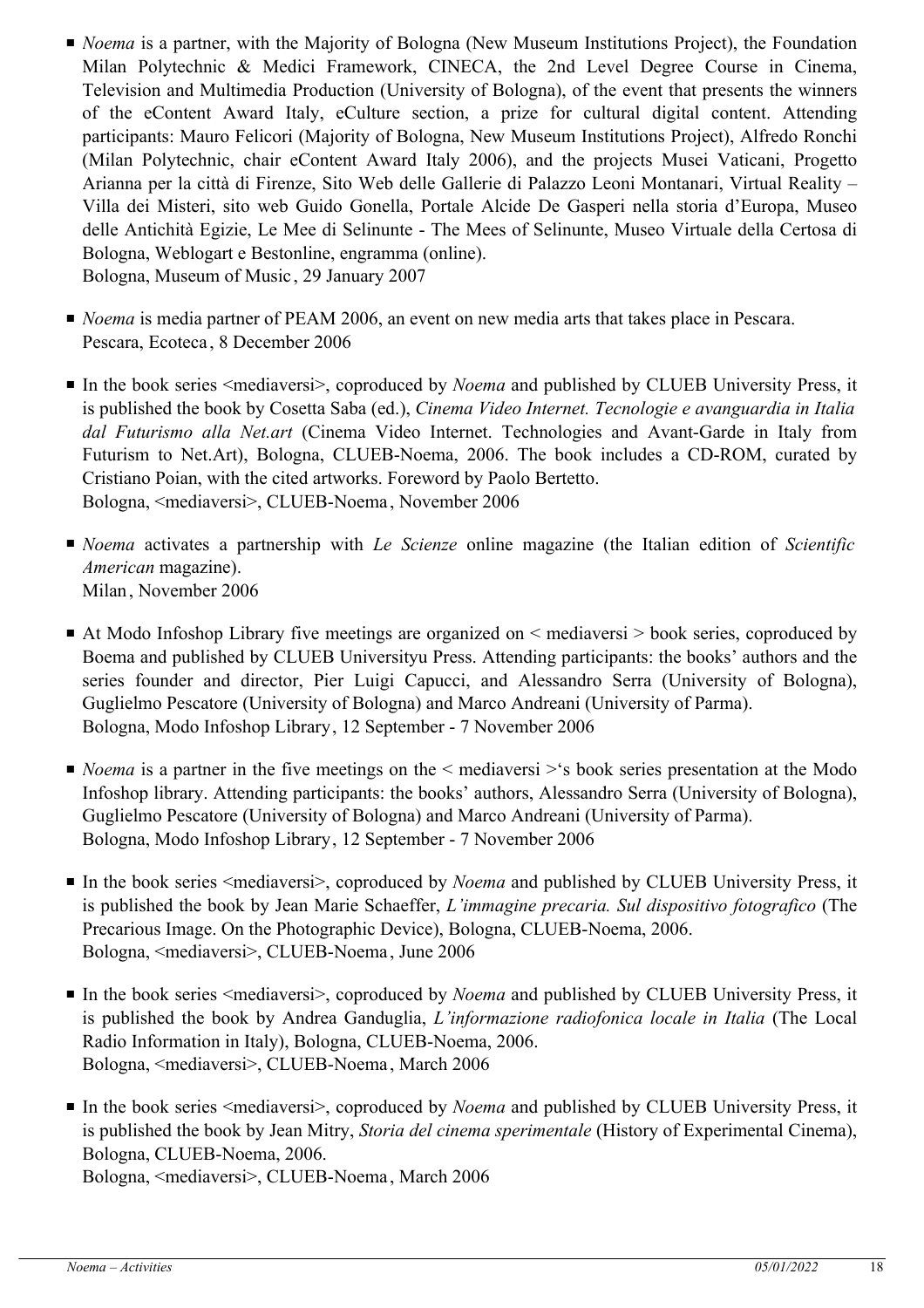- In the book series <mediaversi>, coproduced by *Noema* and published by CLUEB University Press, it is published the book by Federica Grigoletto, *Videogiochi e cinema. Interattività, temporalità, tecniche narrative e modalità di fruizione* (Videogames and Cinema. Interactivity, Temporality, Narrative Techniques and Modalities of Fruition), Bologna, CLUEB-Noema, 2006. Bologna, <mediaversi>, CLUEB-Noema , March 2006
- After a training started in 2002, *Noema* activates his e-learning project ("Noema e-learning Lab"). The e.lab (e-learning.lab) is born from *Noema*'s activities as a teaching platform to collaborate. The e.lab is online for the courses that need a learning system to share material, confront on topics and improve their teaching activities. The e.lab is based on Moodle, an Open Source e-learning platform. On the Web, 25 February 2006
- *Noema* is selected among the finalist projects of "Palinsesto Italia 2005 Prize" (Palimpsest Italy 2005), organized by LegaCoop Bologna in collaboration with the Majority of Bologna, the Province of Bologna, the Region Emilia Romagna, the University of Bologna, the Chamber of Commerce, Bologna Fairs, the Cassa di Risparmio Foundation, the Cineteca of the Majority of Bologna, Ascom, COMPA. Bologna, Palazzo Re Enzo, 2 - 3 December 2005
- The first volume published by the series <mediaversi>, coproduced by *Noema*, Gianna Maria Gatti, *L'erbario Tecnologico* (The Technological Herbarium), Bologna, Clueb, 2005, with an enclosed CD-ROM with the artworks, is reviewed in the cultural section of the national newspaper *Il Sole 24 Ore* (n. 296, 30 October 2005). Bologna , 30 October 2005
- *Noema* is media partner of PEAM 2005, an international event about art and new media that takes place in Pescara. Pescara, Peam 2005, 22 - 30 October 2005
- *Noema* activates the didactic project "MySoft", that collects on CD-ROM useful Open Source and free software applications. "MySoft" is born from the Courses of Theory and techniques of mass communications (University of Bologna) and Theories and techniques of new media (University of Urbino "Carlo Bo"), teacher Pier Luigi Capucci. "MySoft" aims at giving a valuable alternative to commercial software applications and at educating against the software piracy, giving to the students software applications suitable to their studies' objects and making them aware about the Open Source and free software topics.

Online and on CD-ROM, 6 October 2005

- Il "n-blog", il blog di *Noema*, segue "Ars Electronica" 2005 (Linz, 1-6 September 2005), curated by Simona Caraceni. The n-blog publishes audio interviews to Derrick de Kerckhove, Marko Ahtisaari and others. Linz, n-blog, Noema, 1 - 6 September 2005
- *Noema* activates the communication project "Noema Blog", a blog that follows cultural events almost in realtime in a multimedia way. The first reportage is from Ars Electronica 2005 (1-6 September 2005), with reportages on the events interviews, and image and video documents. On the Web, 28 August 2005
- From Noema is born the project "n-blog", based on the software Open Source Nucleus, in order tosupport events on *Noema*'s topics almost in realtime. It offers reportages, writings, images, interviews, comments, movies.

, August 2005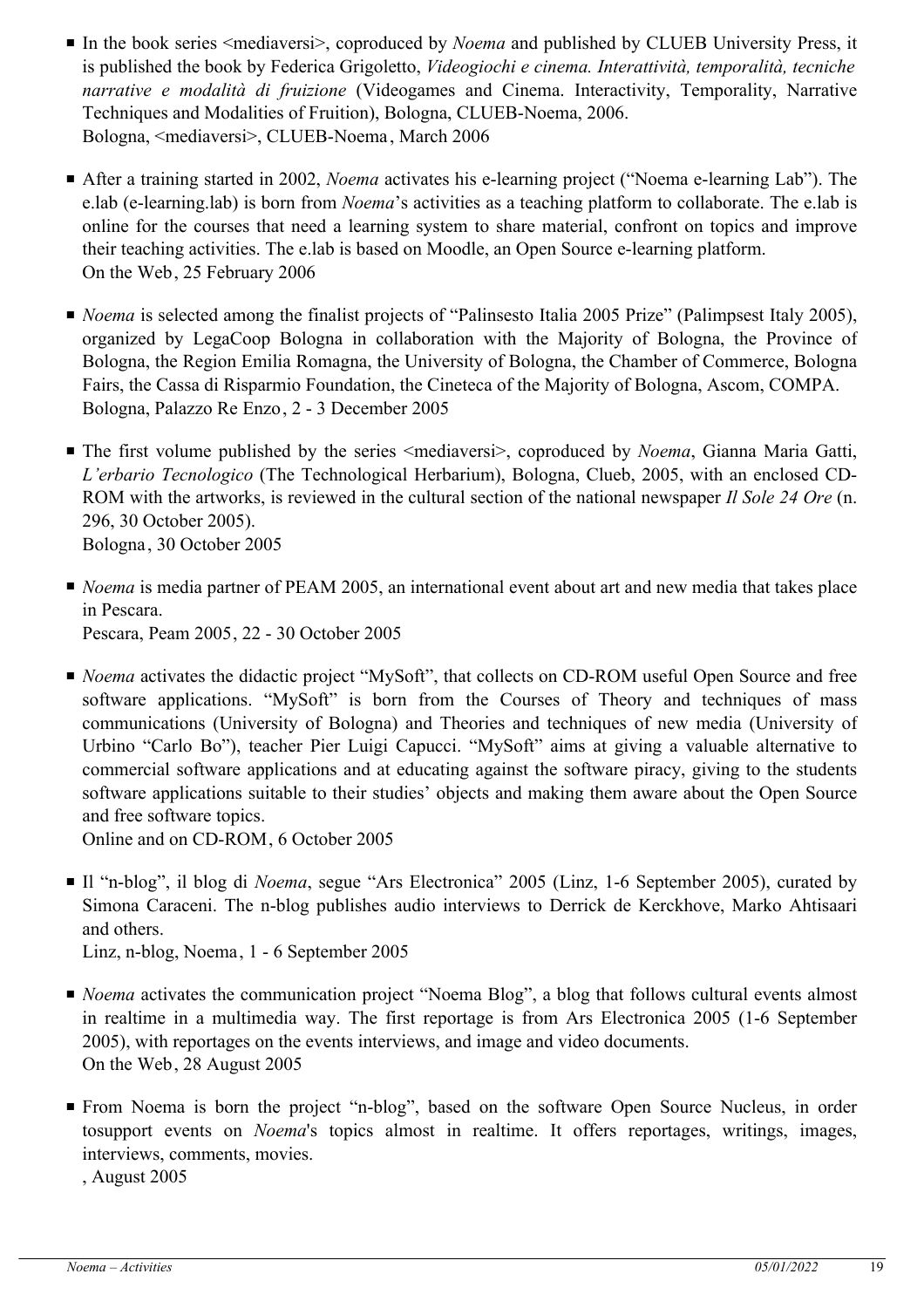- In the book series <mediaversi>, coproduced by *Noema* and published by CLUEB University Press, it is published the book by Gianna Maria Gatti, *L'Erbario Tecnologico. La natura vegetale e le nuove tecnologie nell'arte tra secondo e terzo millennio* (The Technological Herbarium. The Vegetable Nature and the New Technologies in the Art Between Second and Third Millennium), Bologna, CLUEB-Noema, 2005. The book includes a CD-ROM with the cited artworks. Bologna, <mediaversi>, CLUEB-Noema , July 2005
- From a research of "web credibility" made by the Rome-based company Spazio RP Publishing and services for communication, *Noema* is among the 1800 most reliable, authoritative and influential Italian websites. Rome , 30 May 2005
- *Noema* activates the project [botworld], mailing list (upon invitation) on robotics. Online , 28 February 2005
- *Noema* co-produces for CLUEB University Press in Bologna the book series <mediaversi>, directed by Pier Luigi Capucci. The book series aims at reflecting on the relationships among the new and the old media and the technologies, and it has an International Scientific Committee. Bologna, <mediaversi>, CLUEB-Noema , October 2004
- Online , September 2004
- *Noema* is presented at Radio Delta 1, a private radio station. Attending participant Guido Capanna Piscè, University of Urbino "Carlo Bo". Radio Delta 1, 28 June 2004
- *Noema* is a partner of the *BlogWork* Project, a blog on the electronic arts coordinated by Lorenzo Miglioli for the 50° Venice Biennale. With this project the ASAC (Historic Archive of Contemporary Arts) promotes a research on the digital art forms. Venice, Venice Biennale and on the Web, 12 June - 2 November 2003
- *Noema* is selected by RAI International as Best Italian Website. Rome, RAI International, 14 - 21 April 2003
- ■

■

Online , August 2002

- *Noema* is presented at the series of lectures "Advanced Electronic Visualization and Critique" (16 january - 24 april 2002), organized by Franz Fischnaller (University of Illinois, Chicago - School of Art and Design, Electronic Visualization Laboratory - EVL/UIC). Attending participants to the lectures' cycle: Jason Leight, (scientist, EVL/UIC), Alex Hill (scientist, UIC), Alberto Del Bimbo (University of Florence), Shalini Venkatar (scientist, EVL/UIC), Dan Sandin (media artist, EVL/UIC), Stephen Wilson (San Francisco State University), Mark Tribe (Rhizome), Steve Dietz (WalkerArt Center), Giuliano Bianchi (University of Siena), Joe Hoy (EVL/UIC), Zack (artist), Doug Garofalo (University of Illinois), Pierre Lévy (University of Paris-VIII), Lawrence G. Desmond (Harvard University). Chicago, University of Illinois, 24 April 2002
- *Noema* hosts a stage on the design of websites with cultural purposes. The stage is commissioned by Fondazione Aldini Valeriani in Bologna and it is held at *Noema*'s office. Milano Marittima (RA), 9 - 30 November 2001